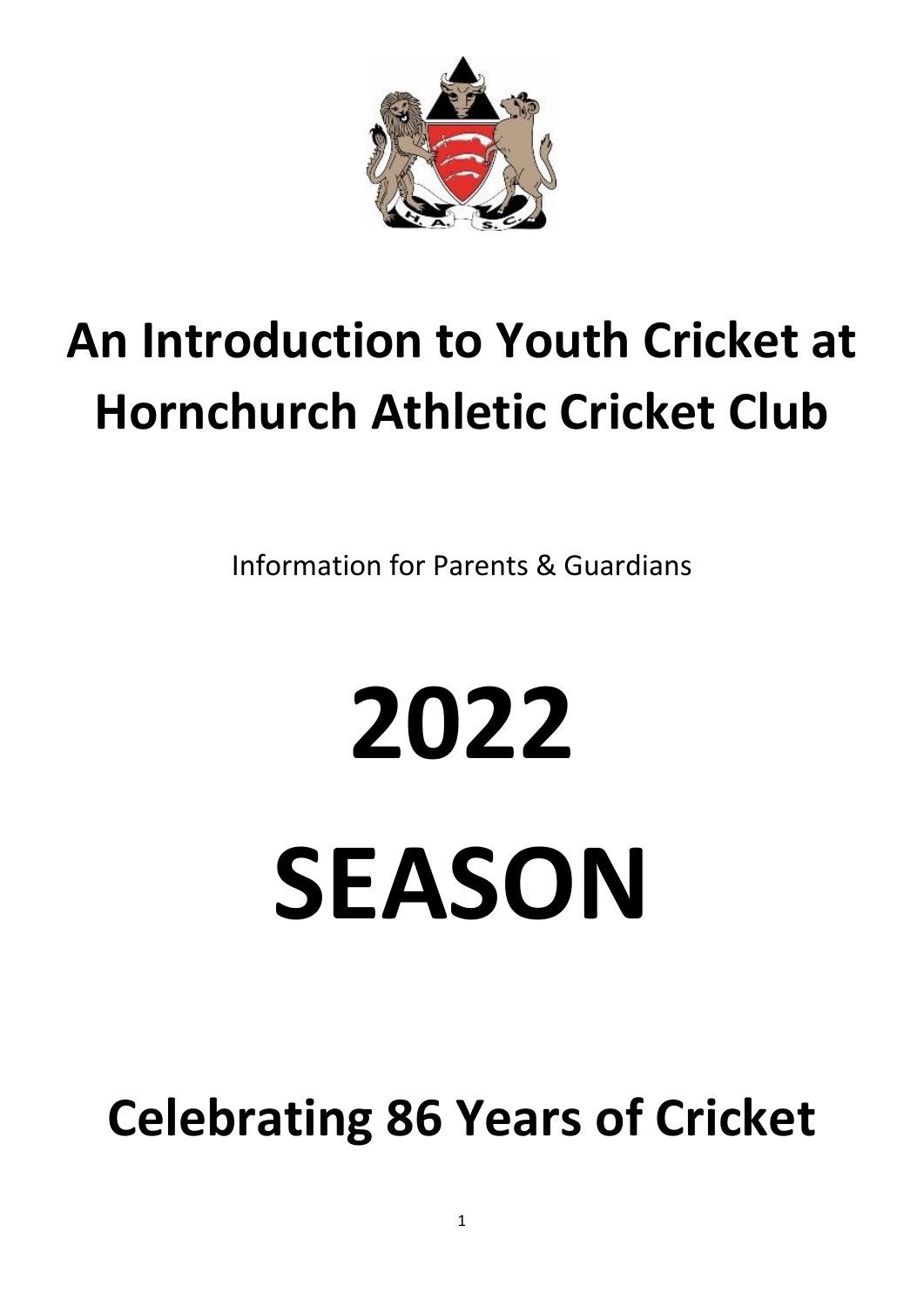#### **Index**

| Introduction                                   | 3         |
|------------------------------------------------|-----------|
| What The Club Offers                           | 4         |
| Our View And Priorities For Youth Cricket      | 5         |
| <b>Our Expectations</b>                        | 6         |
| Club Clothing/Sponsorship                      | 7         |
| Membership                                     | 8         |
| <b>Key Contacts</b>                            | 9         |
| Getting Involved/Volunteer Support             | 10        |
| <b>Girls Cricket</b>                           | 10        |
| <b>Coaching Programme</b>                      | 11        |
| <b>Summer Outdoor Coaching</b>                 | 12        |
| <b>Winter Indoor Coaching</b>                  | 12        |
| Safety & Protective Equipment                  | 13        |
|                                                |           |
| <b>Appendices</b>                              |           |
| 1.<br><b>ECB Guidance</b>                      |           |
| A. Wearing Of Helmets                          | 14-15     |
| <b>B.</b> Fielding Regulations                 | 16        |
| C. Fast Bowling Directives                     | 17        |
| 2.<br><b>Club Policies</b>                     |           |
| <b>Club Safeguarding Statement</b>             | 18-19     |
| A. Anti-Bullying                               | 19-20     |
| B. Changing Room/Showering                     | 20        |
| C. Transport To/From Matches                   | $20 - 21$ |
| D. Use Of Cameras & Videos                     | 21        |
| Codes Of Conduct/Safeguarding & Equality<br>3. |           |
| A. Junior Members Code of Conduct              | 22        |
| B. Parents & Carers Code of Conduct            | 23        |
| C. Coaches/Managers Code of Conduct            | 23        |
| D. Child Protection                            | 24        |
| E. Equality Policy                             | 24        |
| F. Clubmark                                    | 25        |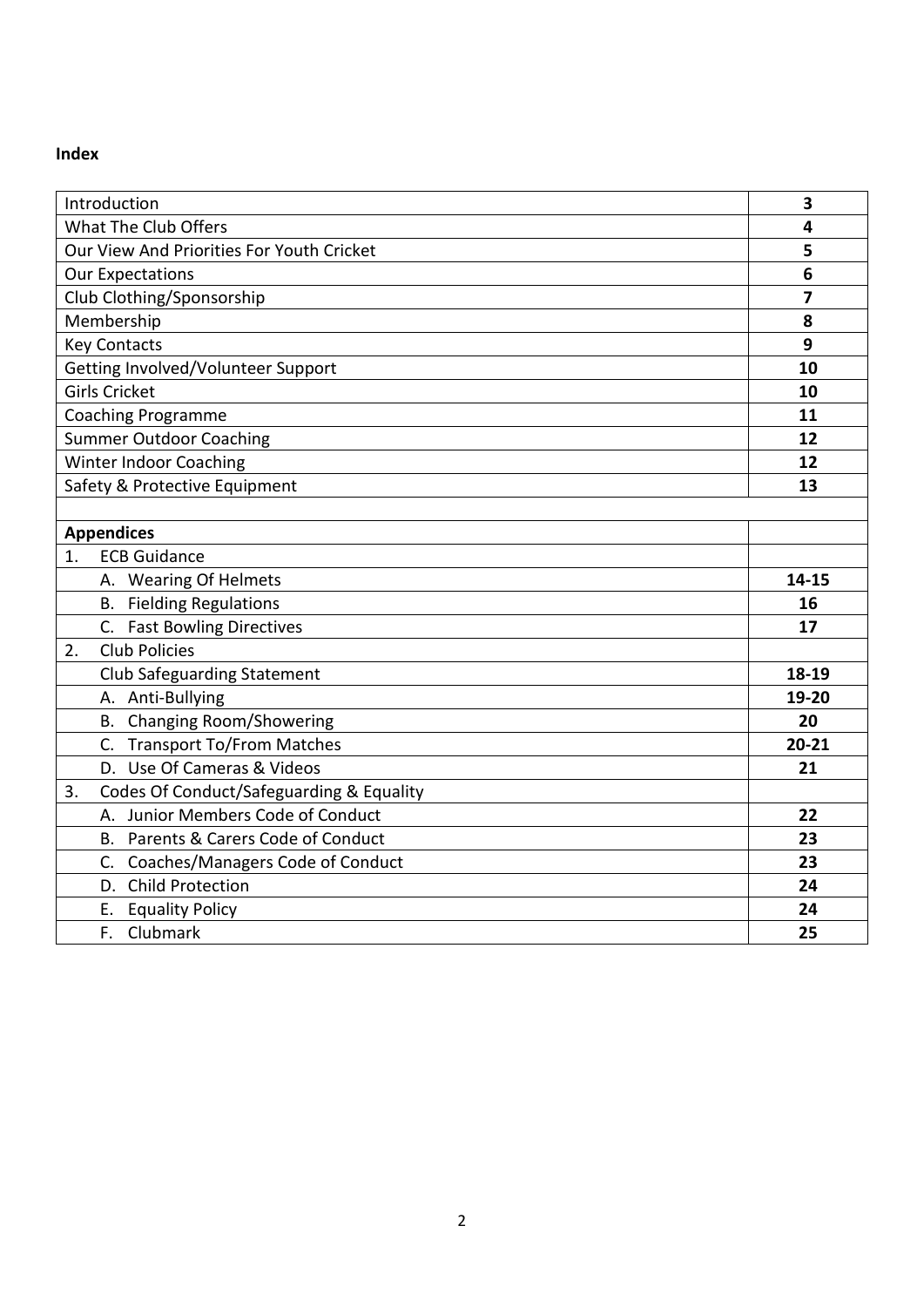# **Introduction**

A special welcome to Hornchurch Athletic Cricket Club, who will be celebrating 86 years of cricket in 2022.

Hornchurch Athletic Cricket Club is an "open to all club" irrespective of ability, which is keen to encourage all children to play the great game of cricket. All of our coaches are qualified and as a consequence the club has developed a good reputation for developing young cricketers. The fruits of this hard work can be seen on the pitch with the club now fielding five adult teams, and in 2022 seven junior teams.

In 2022 the club will also be growing our girls section which will include sessions with the Frances Bardsley School and specific girls only ECB Dynamo's session. The club will also be running its popular ALL STARS Centre for 8-12 weeks from the beginning of May aimed at boys and girls between the age of 4 and 8. Great fun for children and parents. Running any youth organisation nowadays has to incorporate so many additional requirements. Cricket is no different and in 2005, HACC adopted the ECB's "Safe Hands Policy" and achieved Clubmark accreditation. In 2019 the club renewed this accreditation for the third time.

The club has produced this booklet, which hopefully informs every parent/guardian about what Hornchurch Athletic Cricket Club has to offer both you and your child. Furthermore, it gives guidance on safety equipment requirements together with details of all the club's policies and codes of conduct. There is also a section on volunteer support in this booklet and, like all clubs, we rely on volunteer support and I urge all parents to consider how they can get involved with the club. Without these individuals, we cannot offer children the opportunity to play this great game.

Stuart Whitaker Youth Cricket Lead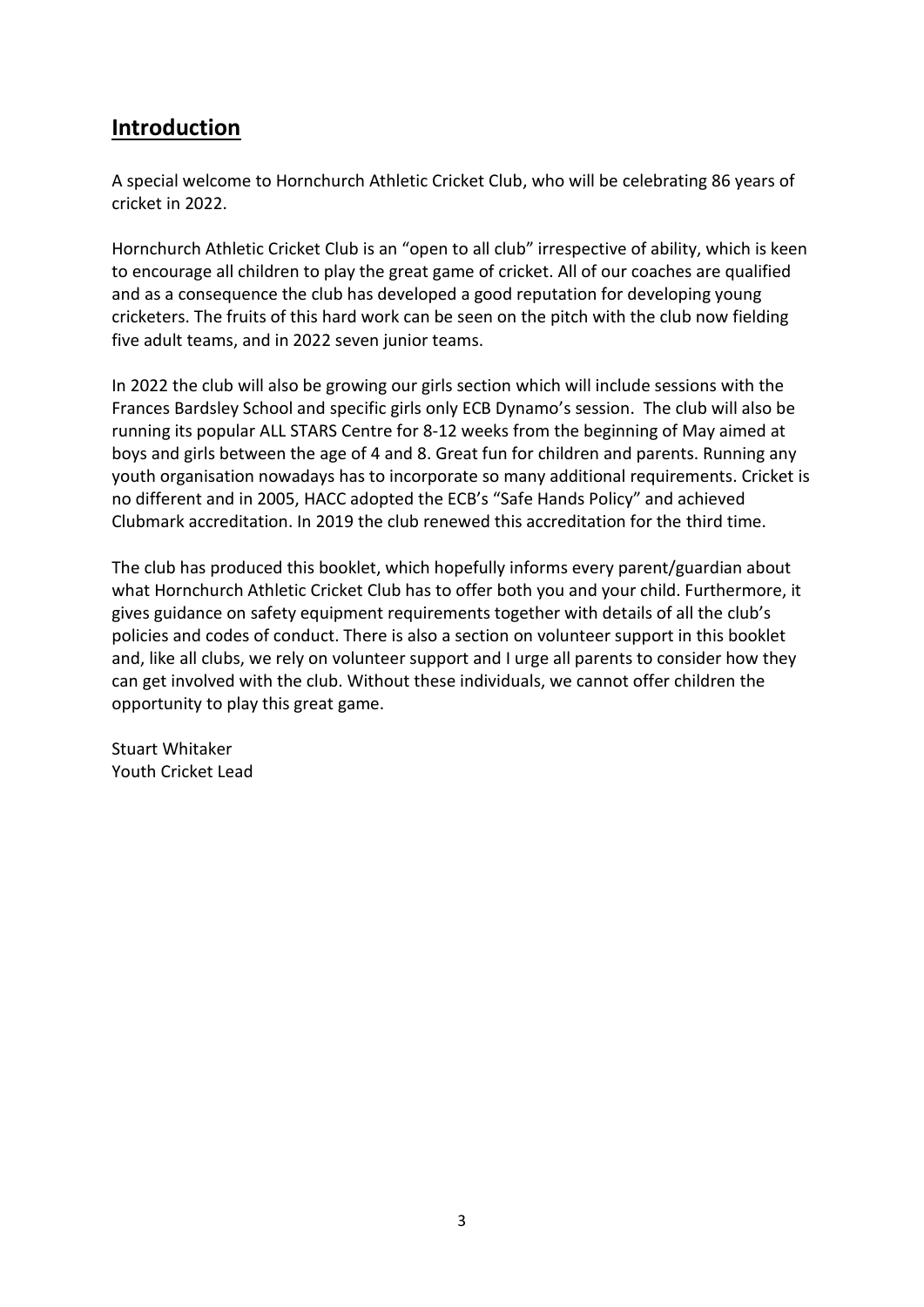# **What The Club Offers**

As a club, HACC now offers cricket for children aged 4 years old right through to 19 years of age with plenty of opportunities to progress into adult cricket as well.

In 2022 HACC will offer competitive cricket in the following age groups: Under 7, Under 9, Under 10, Under 11, Under 13, Under 15 and Under 19. As an inclusive club, we also have a dedicated girls group and hope to find them some games against other local clubs. HACC also offers for children aged between 4 and 8 years of age our All Stars Cricket Centre a great initiative from the ECB to introduce fun based cricket to younger children.

The club runs a comprehensive winter indoor coaching programme for most age groups preseason in February to April. Outdoor coaching normally operates from the end of April to the end of August. All of our coaching sessions are led by fully qualified cricket coaches, who are all DBS checked and have attended basic first aid and safeguarding children courses. They are supported by a large number of coach support workers.

The club encourages competitive cricket as well as offering matches to develop young cricketers new to the game. The club enters sides into two different leagues, all carefully selected to improve the standard of cricket played at the club. Most of the games range from 12 to 20 overs a side. Children from aged 14 upward are also encouraged to play adult cricket on a Saturday or Sunday.

HACC also holds Youth Presentation Events at the end of the junior season which are popular. The club has an excellent website and allows parents/guardians and junior members to be kept informed of latest news, results and match reports at [www.hacc.club](http://www.hacc.club/) The club also is very active on social media to keep you informed with the latest developments.



[Hornchurch Athletic Cricket Club](https://www.facebook.com/HornchurchAthleticCricketClub/)



[hacccricket](https://www.instagram.com/hornchurch_athletic_cricket/?hl=en)

Instagram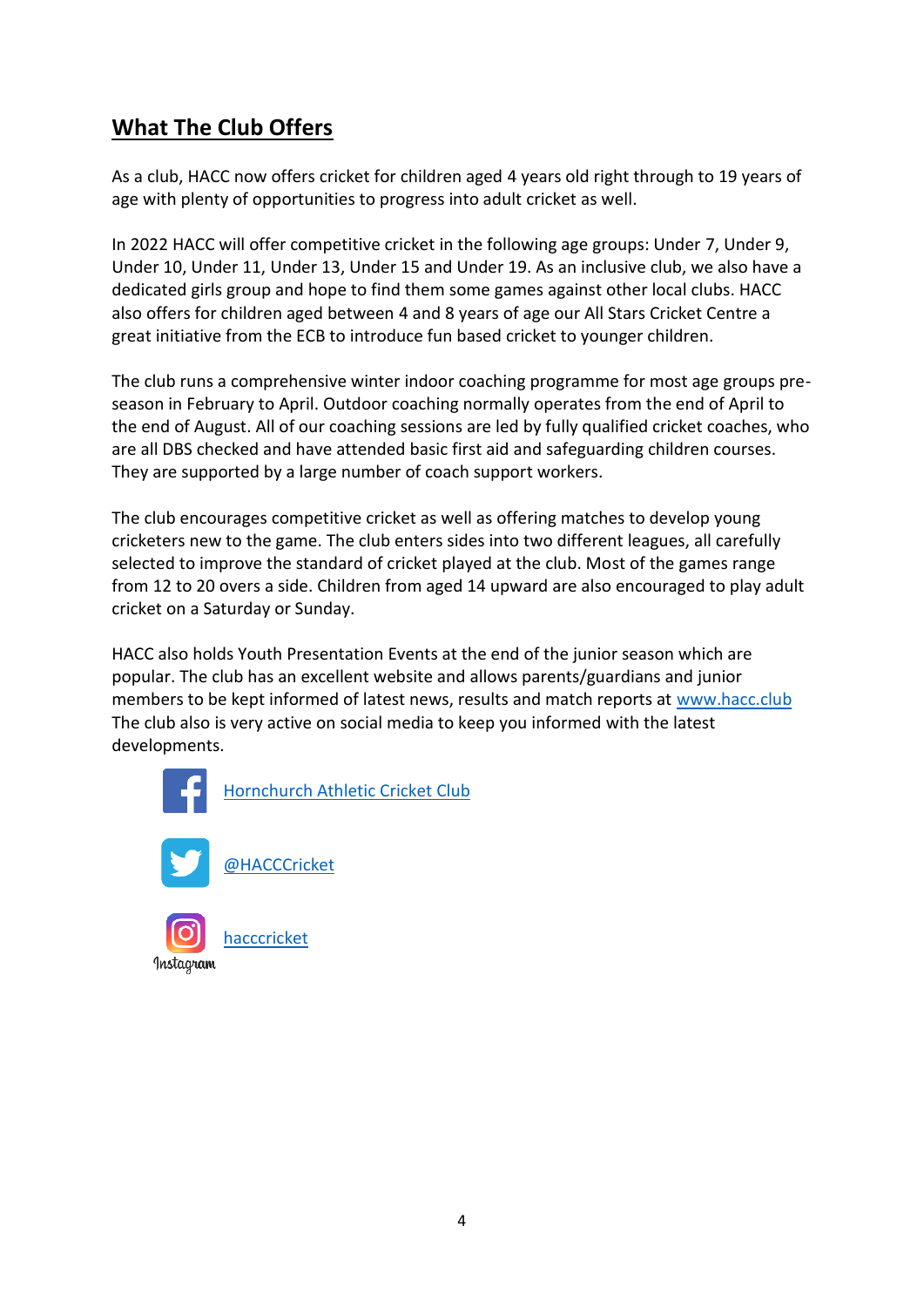# **Our Views & Priorities For Youth Cricket**

We believe that our younger members are an essential part of HACC, vital to the club's present and future success. We aim to do all we can to encourage and include younger players and make them feel a valued part of the club, irrespective of their age, gender or level of ability or length of time with the club.

We also expect that youngsters should be able to enjoy their cricket and develop their abilities in a safe environment, free from harassment, bullying or other risks.

Our priorities for all aspects of youth cricket, including coaching, youth matches and adult matches involving youngsters, are:

- The safety and welfare of the individual;
- Enabling youngsters to enjoy the game
- Coaching and encouraging younger players to help them develop their cricketing skills;
- Helping children to establish self-confidence, both on and off the field;
- **Develop enthusiasm for the game of cricket.**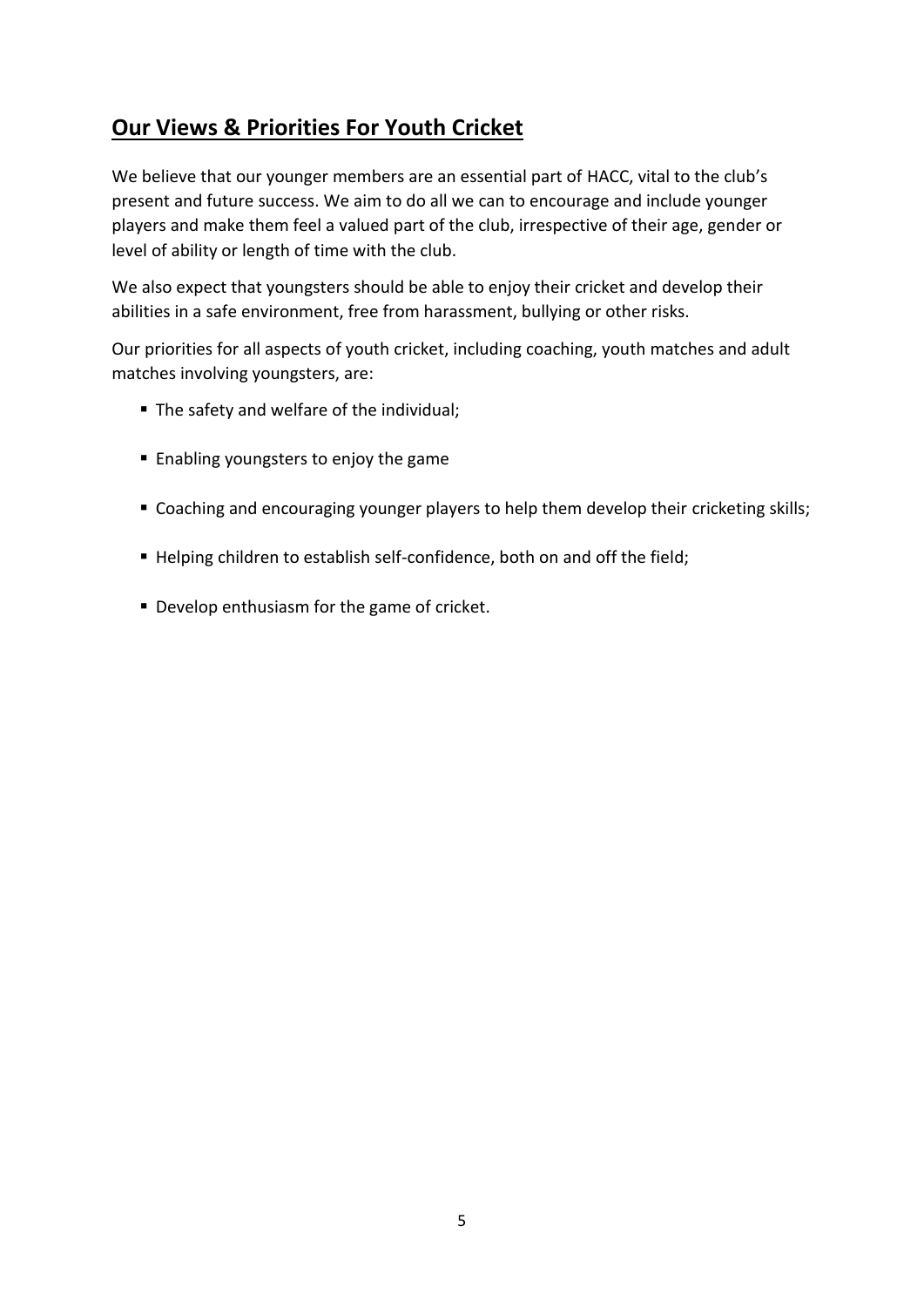# **Our Expectations**

We expect youth members to behave in a reasonable and sociable way to others, including their peers, coaching staff and other youth and adult members.

We encourage eligible junior members to play adult cricket for HACC on a Saturday and not for other league clubs. Playing adult cricket for another club will jeopardise their selection to play youth matches for HACC. If in such circumstances parents should speak to the Youth Manager in the first instance and before the start of the season.

Likewise, all adults who have responsibility for youth cricket in any way at HACC Cricket Club are expected to respect individuals and conduct themselves appropriately. It is a policy of HACC Cricket Club that ALL youth coaches and any others who might reasonably have contact with youth members have received clearance via the Disclosure and Barring Service. In addition, all coaches will be required to attend specific training in child welfare (e.g. implementing the ECB's "Safe Hands – Welfare of Young People in Cricket Policy" and the provisions of the Child Protection Act).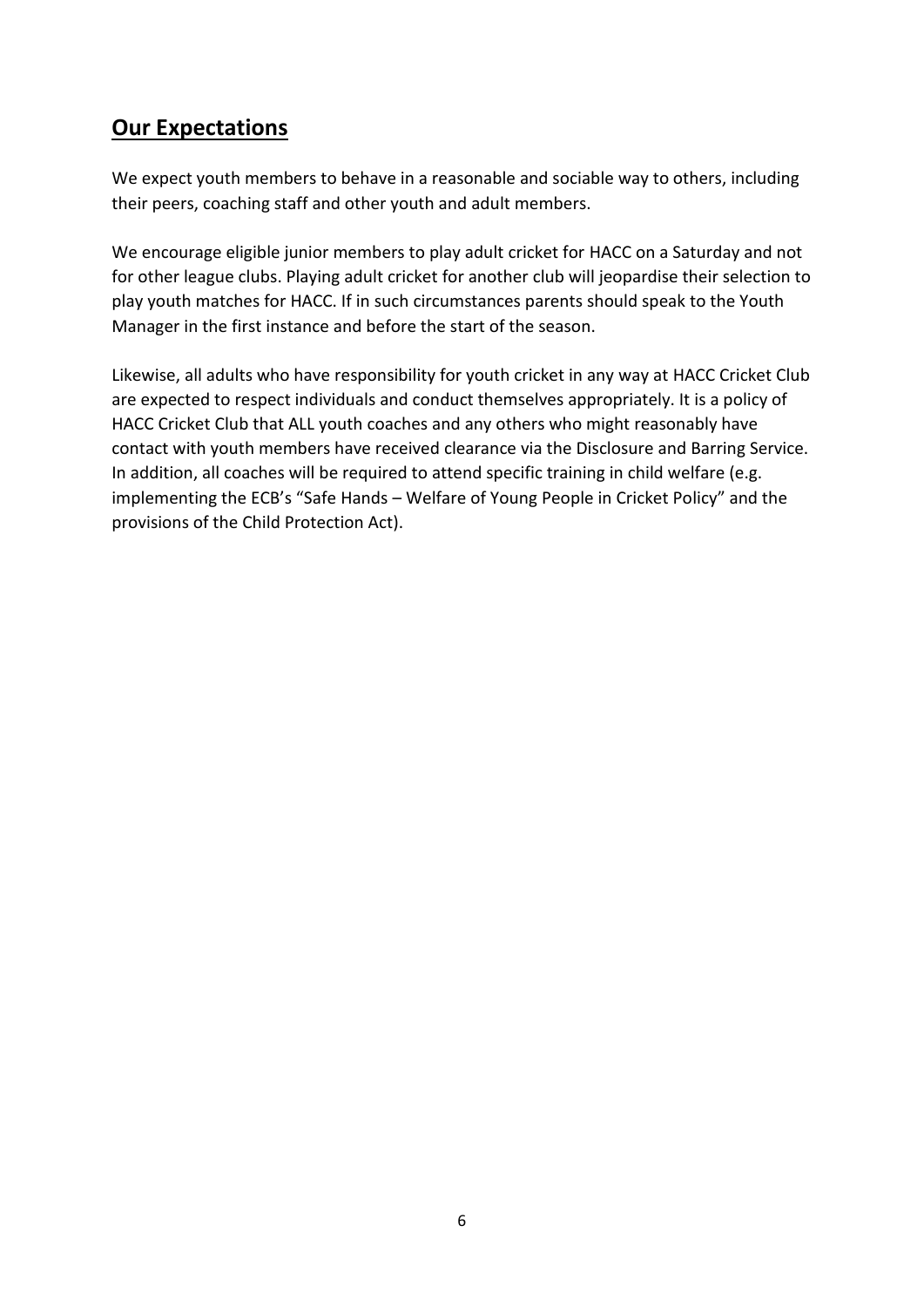# **Club Clothing**

Youth Cricket at HACC is sponsored by Amber Paving and Peds Pizza. We thank owners Jeff Wood and Matt Redgrave for their generosity and will be investing all of the money we receive as part of these deals into Youth Cricket.



The club will provide shirts for games, caps and additional items can be purchased from Stuart Whitaker, or the club shop online via Surridge Cricket.



Club Shop <https://www.surridgesport.com/hornchurch-athletic-cc>

#### Second Clothing/Equipment

The club with the help of a parent will run a second hand clothing/equipment scheme whereby parents can donate outgrown cricket items and purchase other items. This scheme is dependent on a parent to run this scheme so if you are interested in helping running this scheme please contact Stuart Whitaker Youth Manager on 07732 294417.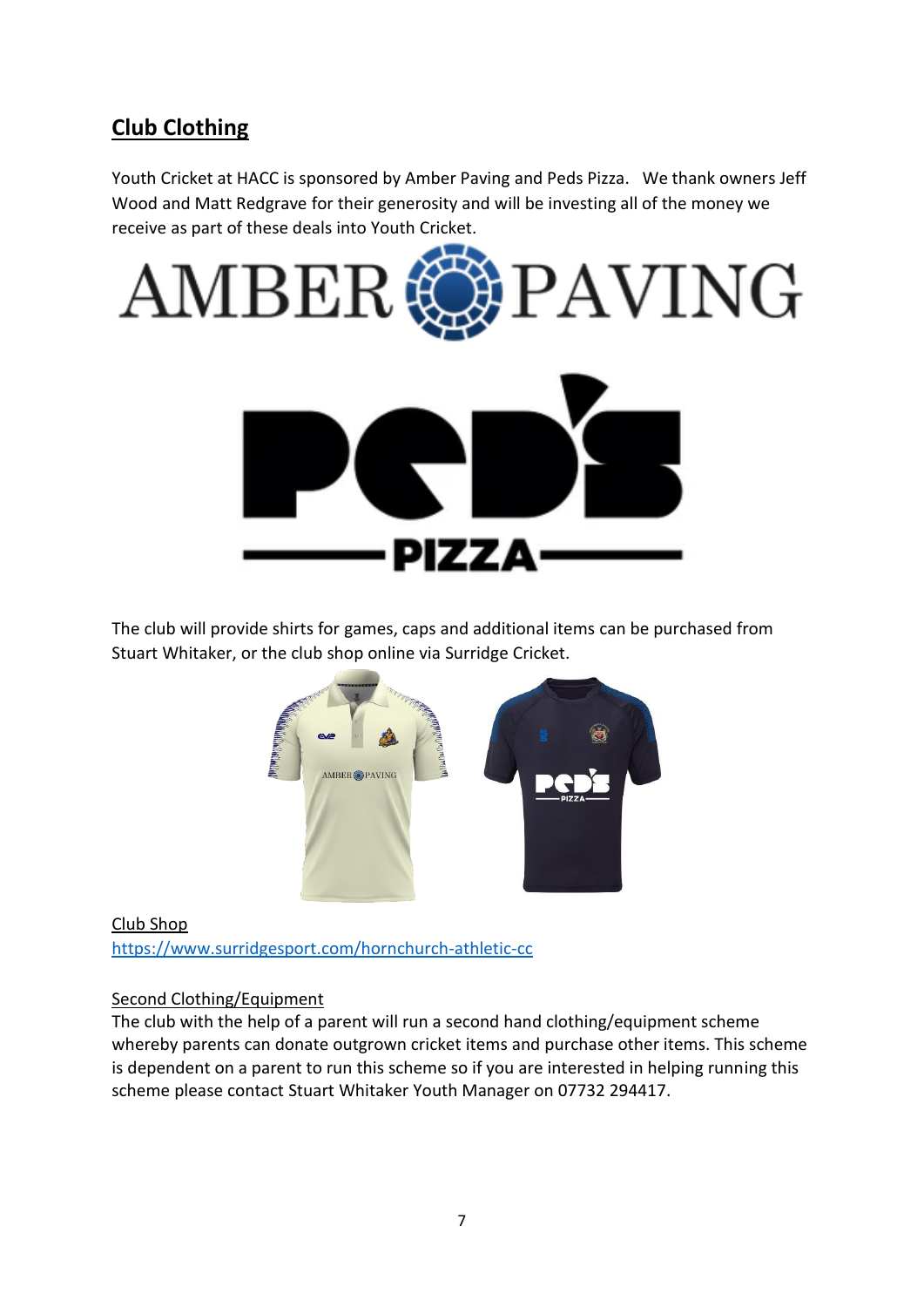# **Membership**

Youth Cricket at HACC is popular and subject to the club being able to fulfil its obligations with coach and supervision ratios, new members are welcome.

To become a Junior Member of HACC Cricket Club, parents in the first instance are encouraged to contact Youth Manager, Stuart Whitaker on 07732 294417. To register your child parents should do so through the [Online Junior Membership Form.](https://forms.gle/WuLMwaeP9Y5cySbW7)

The Annual Junior Membership fee for 2022 is;

| <b>Age Group</b>        | Cost |
|-------------------------|------|
| Year 2 & Below          | £30  |
| Year 3 & Over           | £50  |
| Siblings Year 2 & Below | £15  |
| Siblings Year 3 & Over  |      |

Additionally the Club are offering a HACC Junior Training Shirt at a discounted rate with Junior Membership, for an additional £15 per member (on top of the above rates).

This fee is inclusive of Summer Coaching and match fees in Junior Cricket matches. For children attending our All Stars Centre the fee is £40. For children that join All Stars/Dynamos they do not need to pay the above Membership Fees.

The club offer a discount where more than one child from a family is a member at the club of either £15 or £25 per sibling dependent on age.

The annual membership, however, does not include the cost of any winter indoor coaching, to cover the cost of venue hire and thus charged separately and match fees for playing in adult games, which normally includes the cost of providing a tea.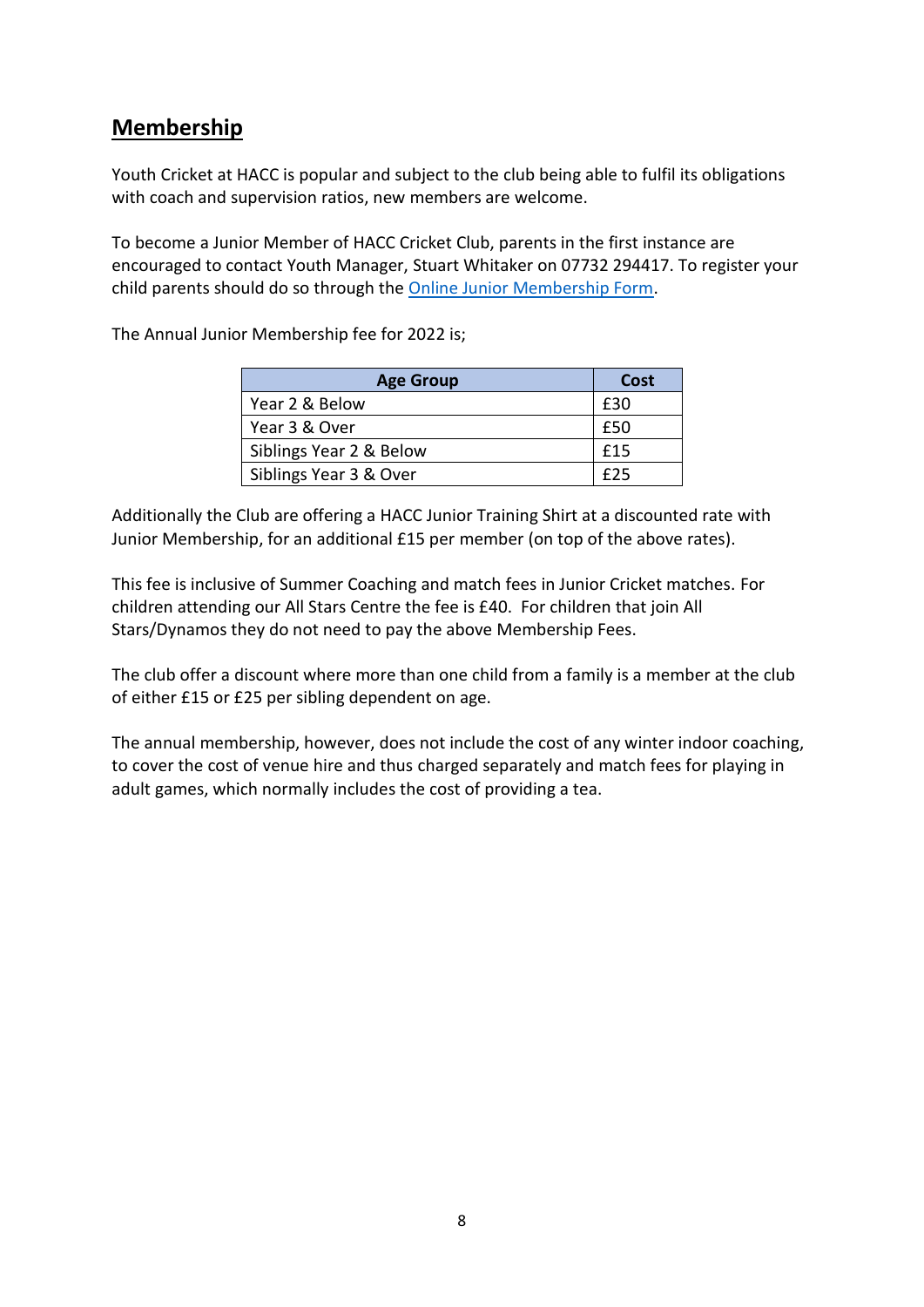# **Key Contacts**

| <b>Youth Manager</b><br><b>Child Welfare Officer</b><br><b>All Stars Lead Activator</b> | <b>Stuart Whitaker</b> | 07732 294417 |
|-----------------------------------------------------------------------------------------|------------------------|--------------|
| <b>Cricket Development</b>                                                              | Paul Humphries         | 07960 005915 |
| <b>Girls Dynamos</b>                                                                    |                        |              |
| <b>Junior Fixtures</b>                                                                  | Laurence Weeks         | 07984 966615 |
| <b>Girls/Women's Cricket</b>                                                            | <b>Chris Martin</b>    | 07760 122861 |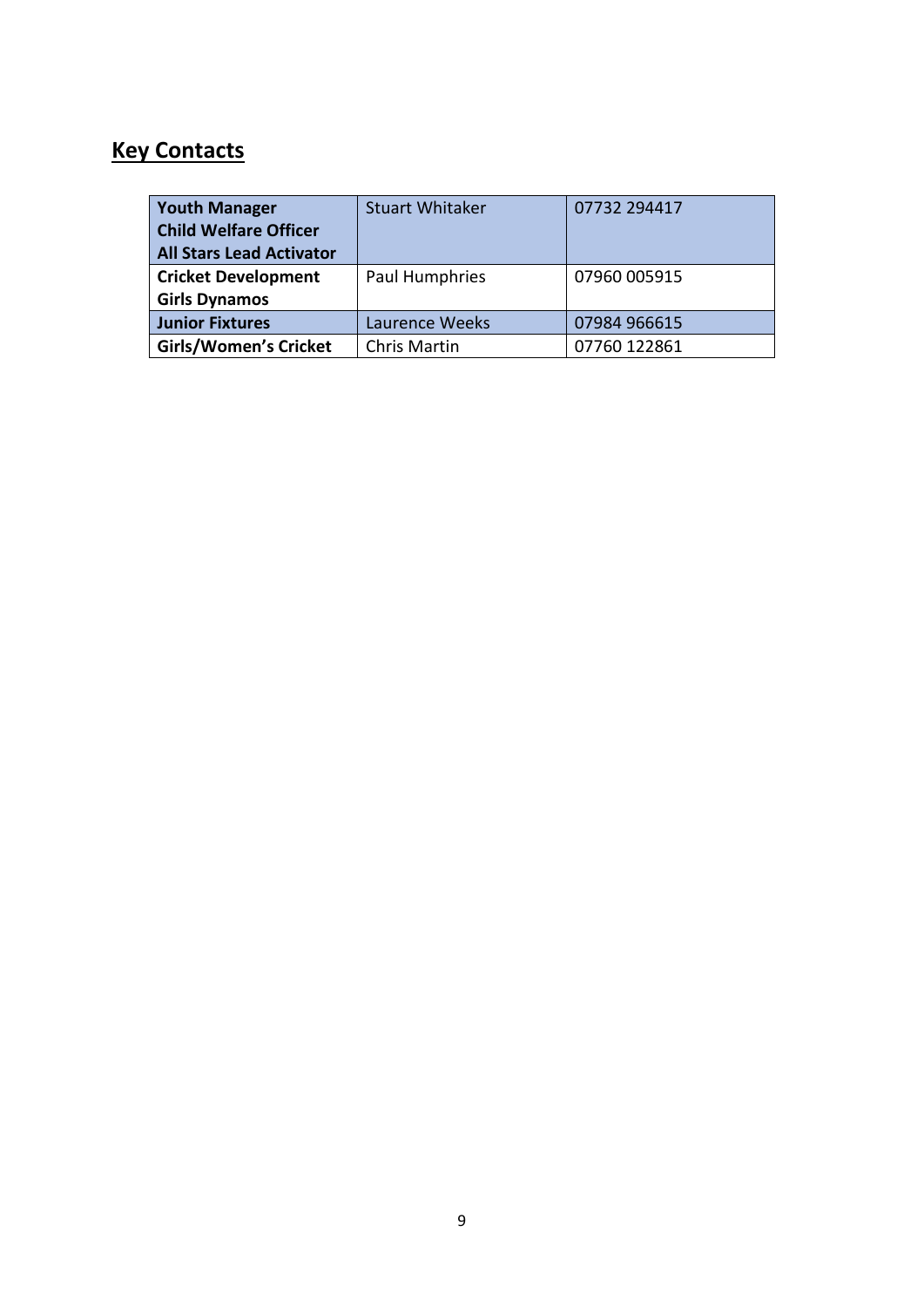# **Getting Involved/Volunteer Support**

We can never have enough help in the running of our club whether it is on or off the field of play.

On the field of play coaching is a great way to get involved with the club and your child's sport. Coaching courses are available in the winter and the club will fund the cost of these courses. Coaches are supported by Coach Support workers who again attend a one day course over the winter.

Having a large group of coaches and coach support workers provides for fun high quality coaching sessions and also allows the club to increase the number of matches that teams might play.

For parents who cannot help with coaching, there are many small administrative roles, which are not onerous but help considerably in the smooth running of your child's age group and the club.

You can of course help the running of our youth section by offering financial assistance. As you will appreciate the cost of running a youth cricket club is not cheap e.g. the club provides fully qualified coaches and cricket equipment across every age group. Financial support can be made in a variety of ways, either through donations or sponsorship. The club is always keen to extend its sponsorship programme If any parent or employer is keen to support the running of the youth section in this or any other way, please do not hesitate to contact our Youth Manager Stuart Whitaker on 07732 294417.

# **Girls Cricket**

After a successful launch of girls cricket in recent years, the club will again be promoting girls cricket in many local schools in Spring 2022 as our aim is to attract 50 Girls to the game by 2023. If you have a daughter interested in taking up the game please contact Chris Martin on 07760 122861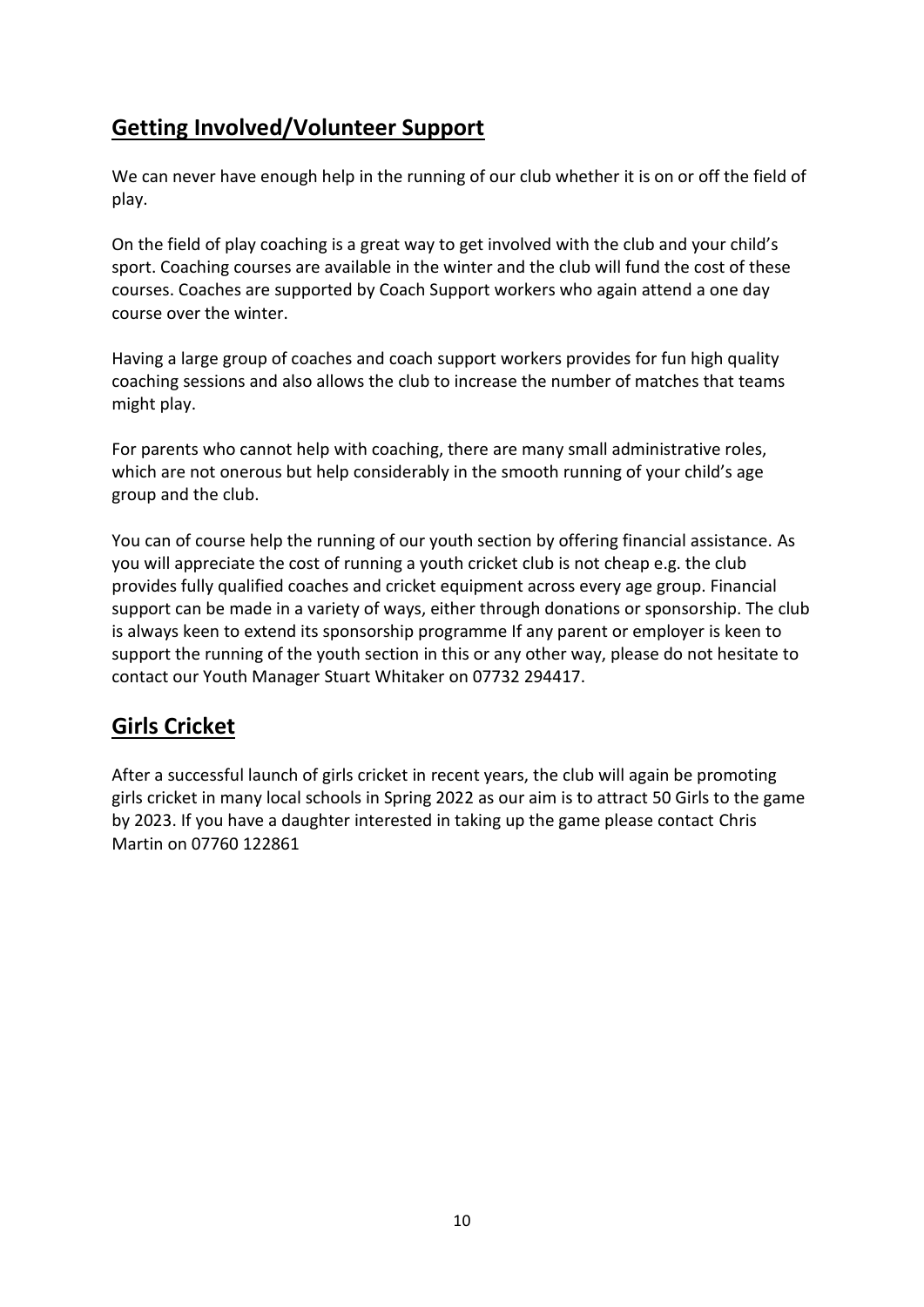# **Coaching Programme**

Our coaches produce a programme for both our summer and winter sessions. Coaching sessions will start with a warm-up and comprise a mixture of technique demonstration and practice, skill and fitness games and practice matches.

Some coaching will be done using the nets (although net sessions will only be used as part of a coaching session.

Players will be told in advance if we will be running net sessions the following week – parents/guardians are requested to ensure that players bring the necessary equipment (See Safety & Protective Equipment section) for those sessions.

Throughout all the coaching sessions we will cover the following cricket skills, particularly with U8, U9, U10, U11, U12 and U13 age groups:

- Fielding techniques of retrieving, intercept and throwing
- Batting repertoire of attacking and defensive strokes
- Bowling bowling action plus introduction to spin and swing bowling

In addition, we will cover the basics of fielding positions, umpiring signals, laws of the game, club and cricket general knowledge and history.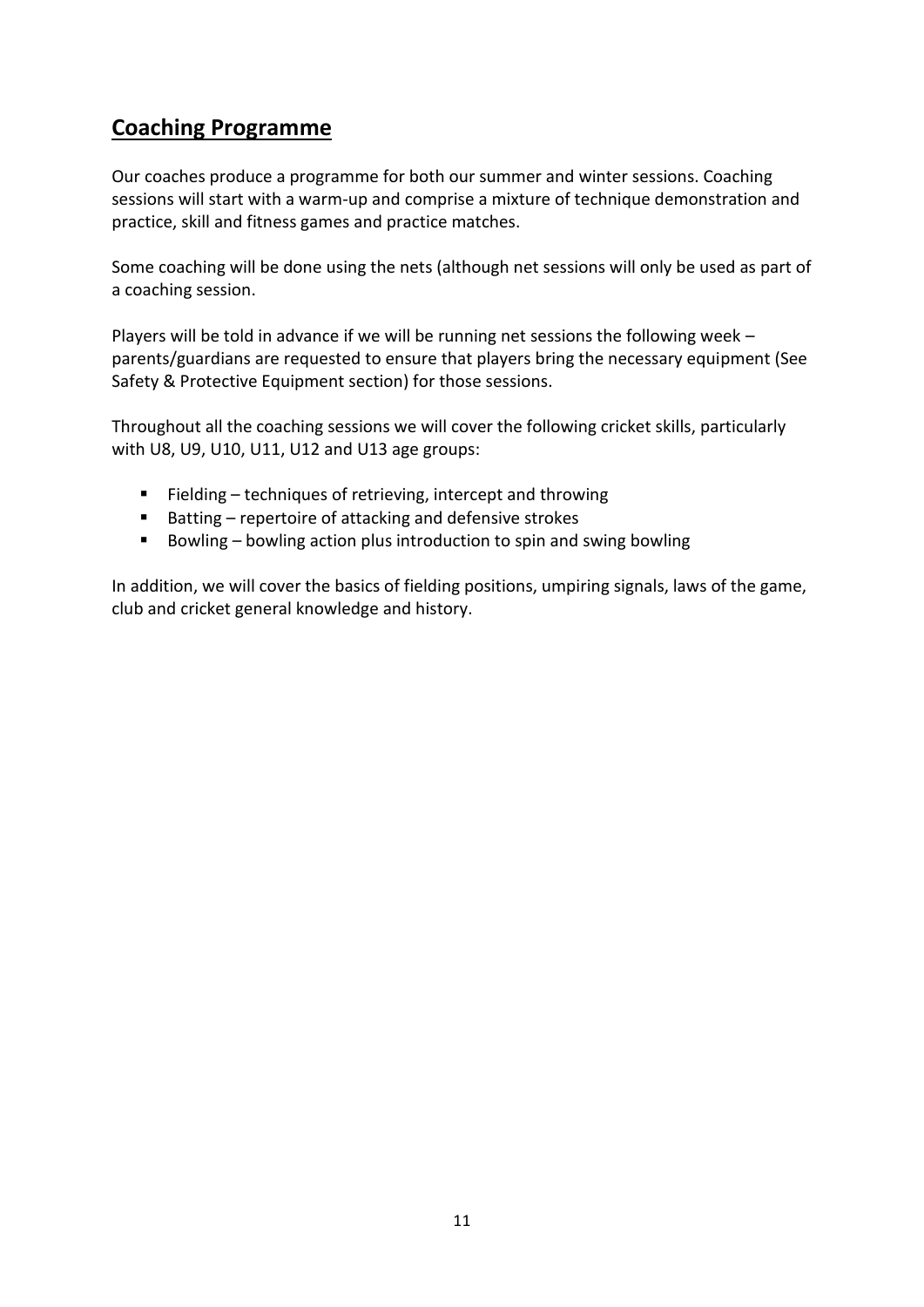# **Winter Indoor Coaching**

Winter coaching sessions for most of our age groups normally takes place either at a local Sports Hall, from the beginning of February for a period of eight/nine weeks.

Exact dates and times for our Indoor coaching sessions are published on the Club's website at [www.hacc.club.](http://www.hacc.club/)

Fully qualified coaches lead all coaching sessions. The cost for the winter coaching sessions ranges from £20 to £50, depending on the number of weeks.

#### **Summer Outdoor Coaching**

Summer coaching sessions normally start towards the end of April and take place outdoors at the Hylands Park in Hornchurch at the following times:

| All Stars       | Sunday   | $9:30AM - 10:15AM$ |
|-----------------|----------|--------------------|
| Dynamos (Girls) | Saturday | $9:30AM - 10:30AM$ |
| U9<             | Monday   | $5:15PM - 6:30PM$  |
| U11-U15         | Monday   | $6:30PM - 7:45PM$  |
| Girls U13       | Monday   | $3:30PM - 4:30PM$  |

Exact dates and times will be published on the club's website at [www.hacc.club](http://www.hacc.club/)

### **1 To 1 Coaching Sessions**

Private 1 To 1 Coaching Sessions are available with HACC Qualified ECB Coaches

#### **\*\*Special Club Member Rate £20 For 60 Minutes\*\***

**Paul Humphries - 07960 005915**

**Stuart Whitaker - 07732 294417**

All Aspects Of The Game Covered

Batting/Bowling/Fielding/Wicket Keeping Etc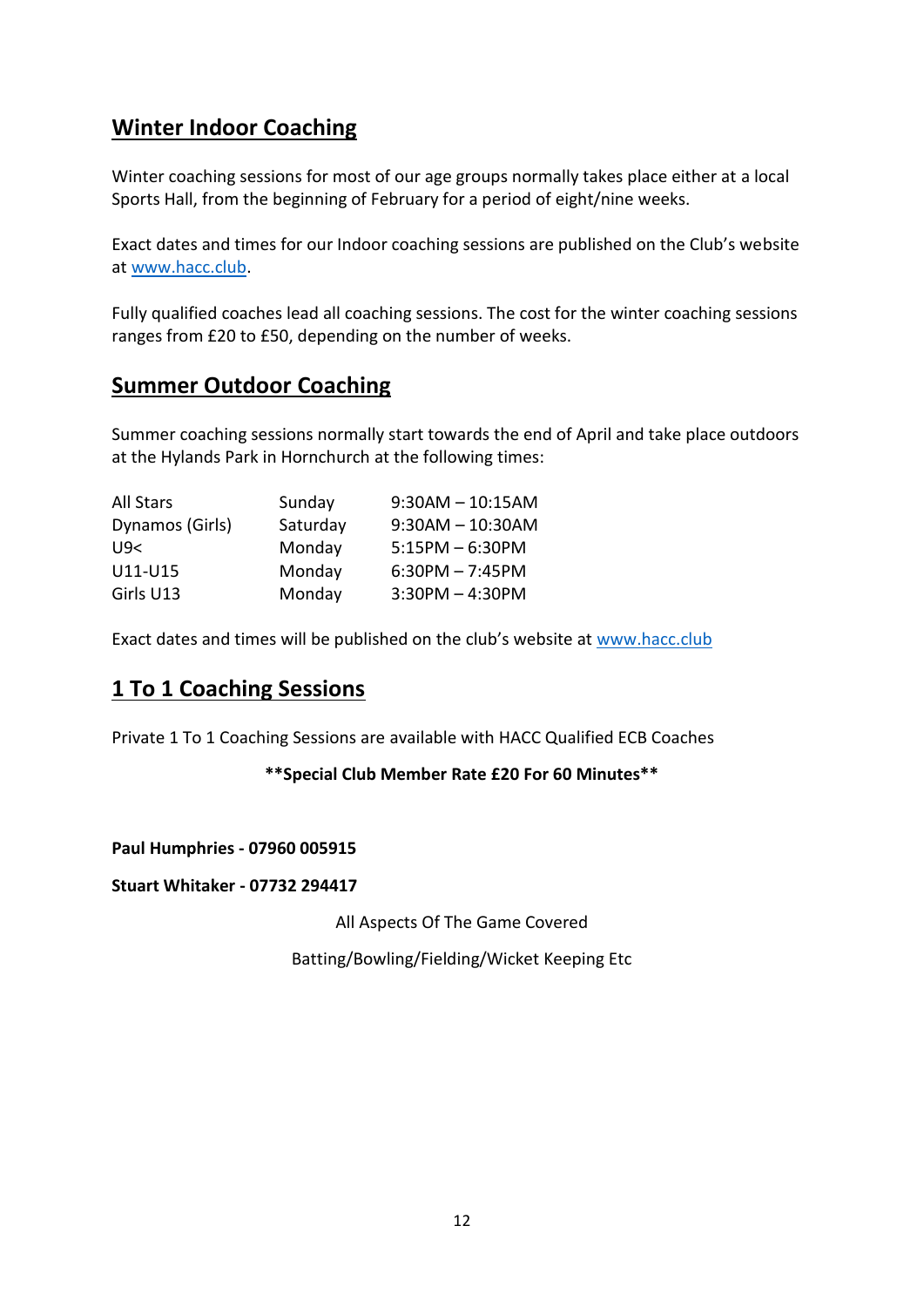# **Safety and Protective Equipment**

Safety during coaching sessions and matches is paramount. We ask all parents to ensure their children are suitably dressed (and bring when asked to do so in advance) the necessary protective equipment. Not only does this ensure the game can be played safely, but it also increases the enjoyment of the game and promotes greater confidence.

All coaches can provide guidance on what protective and other equipment is suitable. As a minimum, we suggest:

- Trainers with good grip for indoor surface
- Long sports trousers/tracksuit bottoms
- Long-sleeved shirt and shirts appropriate for girls
- Abdominal protector ("box") plus briefs or jock-strap (boys)

The Club adheres to the safety guidance issued by the ECB on the wearing of safety helmets (detailed further on in this book). The Club will provide helmets when these are required, although some players may find it more convenient to obtain their own. These are generally reasonably priced – advice on stockists and sizes can be obtained from coaches.

The Club also enforces the England and Wales Cricket Board's ECB's fielding regulations and fast bowling directives, again summarised further on. We will be using soft balls (e.g. tennis ball, wind ball, etc.) for coaching, although a hard ball may be used for net practice for older age groups.

A hard ball will generally be used for youth matches (except in Under 8 and Under 9 games where an incrediball is used). Coaches will advise (in advance) when specific protective equipment should be brought to coaching sessions. We suggest all youth players bring their own drink (water or soft drink, not fizzy) with them to coaching sessions and matches.

Parents/guardians are asked to ensure that coaches are made aware before coaching sessions or matches of any medical condition which might affect their child's performance or which might require specific attention (e.g. asthma), or of any injury which may prevent a child from taking part in elements of coaching (e.g. sprain).

The year starting date of midnight on the previous 31st August is assumed throughout the following Directives.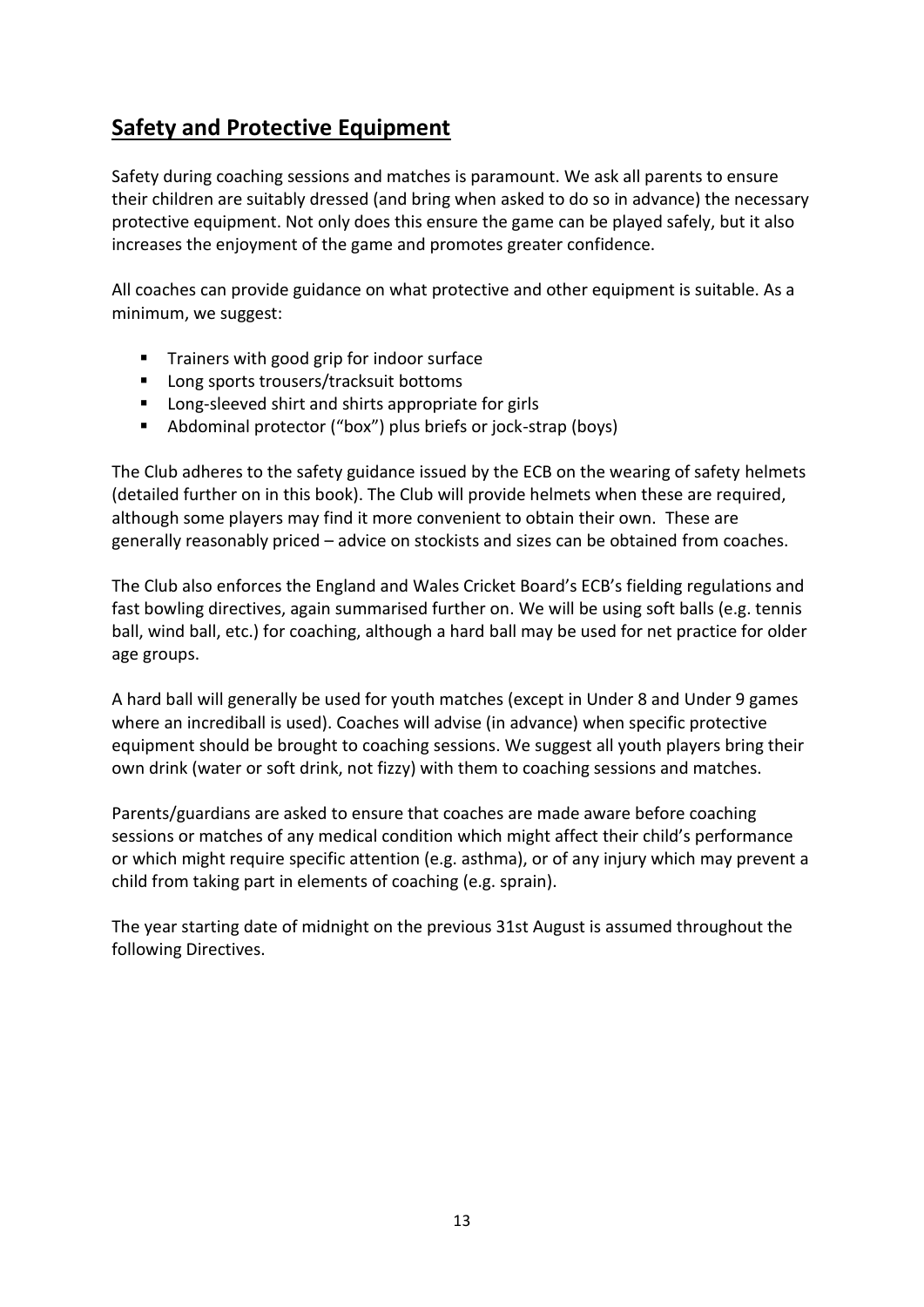# **Appendix 1 ECB Guidance Notes**

#### **A. The wearing of cricket helmets by young players**

Since 2000, the ECB has published safety guidance regarding the wearing of head protectors by all cricketers under the age of 18. The ECB's current guidance is that all cricketers under the age of 18 must wear a head protector whilst batting in matches or practice sessions. The ECB also now strongly recommends that junior players use head protectors, which have been tested against the junior sized ball.

- Wicketkeepers under the age of 18 should wear a head protector with a faceguard, or a wicketkeeper face protector, at all times when standing up to the stumps.
- Any individual taking responsibility for any player(s) under the age of 18 should take reasonable steps to ensure this guidance is followed at all times.
- No parental consent to the non-wearing of a head protector should be accepted.

The ECB and PCA has issued this guidance in order to heighten understanding, so that informed decisions as to which head protectors to purchase and use can be made by all cricketers. Head protectors that have been tested against and comply with the new specification will be clearly labelled "BS7928:2013" and will contain clear labelling setting out whether the head protector has been tested against:

- a men's standard ball size of 5  $\frac{1}{2}$  ounces.
- a junior standard ball size of 4 ¾ ounces, or
- both men's and junior size balls.

The list of known head protectors that have met BS7928:13 as of 6 November 2015 tested against junior balls are;

#### **Gray-Nicolls**

Atomic Helmet Test Opener Helmet Omega XRD Helmet

#### **Gunn & Moore**

Icon Geo Senior Icon Geo Junior Purist Geo Junior

#### **Kookaburra**

Pro 400 Junior Pro 400 Mini Pro 800 Junior Viper Junior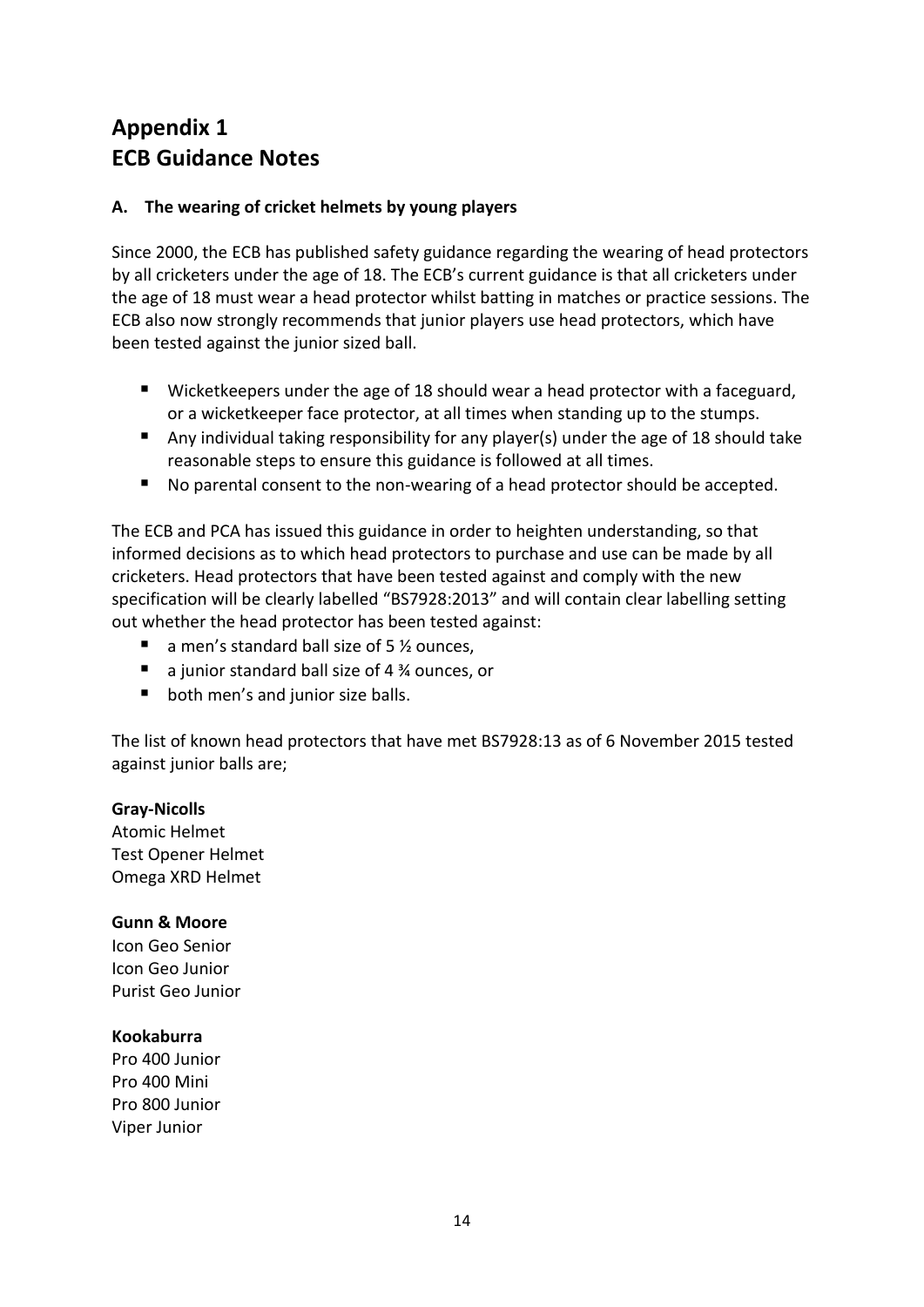#### **Masuri**

Vision Series Elite Titanium Vision Series Elite Steel Vision Series Test Titanium Vision Series Test Steel Vision Series Club Boys Vision Series Club Youths

#### **Reader**

Sovereign Junior Sovereign Mini

#### **Shrey**

Armor Senior Steel Armor Junior/Youth Steel Performance Senior Steel Performance Junior/Youth Steel

For the latest list of helmets tested again junior and adult balls visit the ECB website.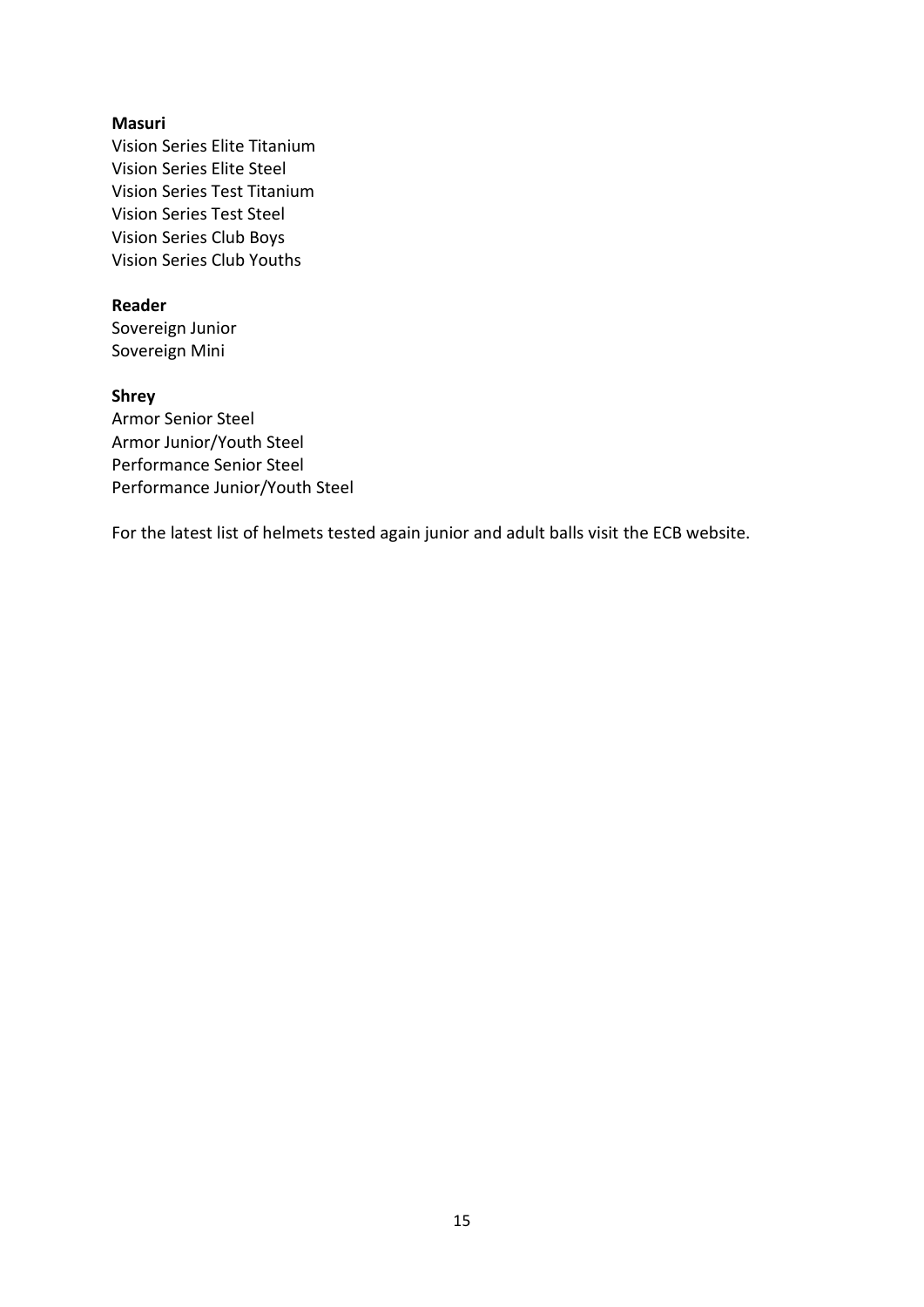#### **B. Fielding Regulations**

The ECB Fielding Regulations are as follows:

No young player in the Under 15 age group or younger shall be allowed to field closer than 8 yards (7.3 metres) from the middle stump, except behind the wicket on the off side, until the batsman has played at the ball.

- For players in the Under 13 age group and below the distance is 11 yards (10 metres).
- These minimum distances apply even if the player is wearing a helmet.
- Should a young player in these age groups come within the restricted distance the umpire must stop the game immediately and instruct the fielder to move back.
- In addition any young player in the Under 16 to Under 18 age groups, who has not reached the age of 18, must wear a helmet and, for boys, an abdominal protector (box) when fielding within 6 yards (5.5 metres) of the bat, except behind the wicket on the off side. Players should wear appropriate protective equipment whenever they are fielding in a position where they feel at risk.
- These fielding regulations are applicable to all cricket in England and Wales.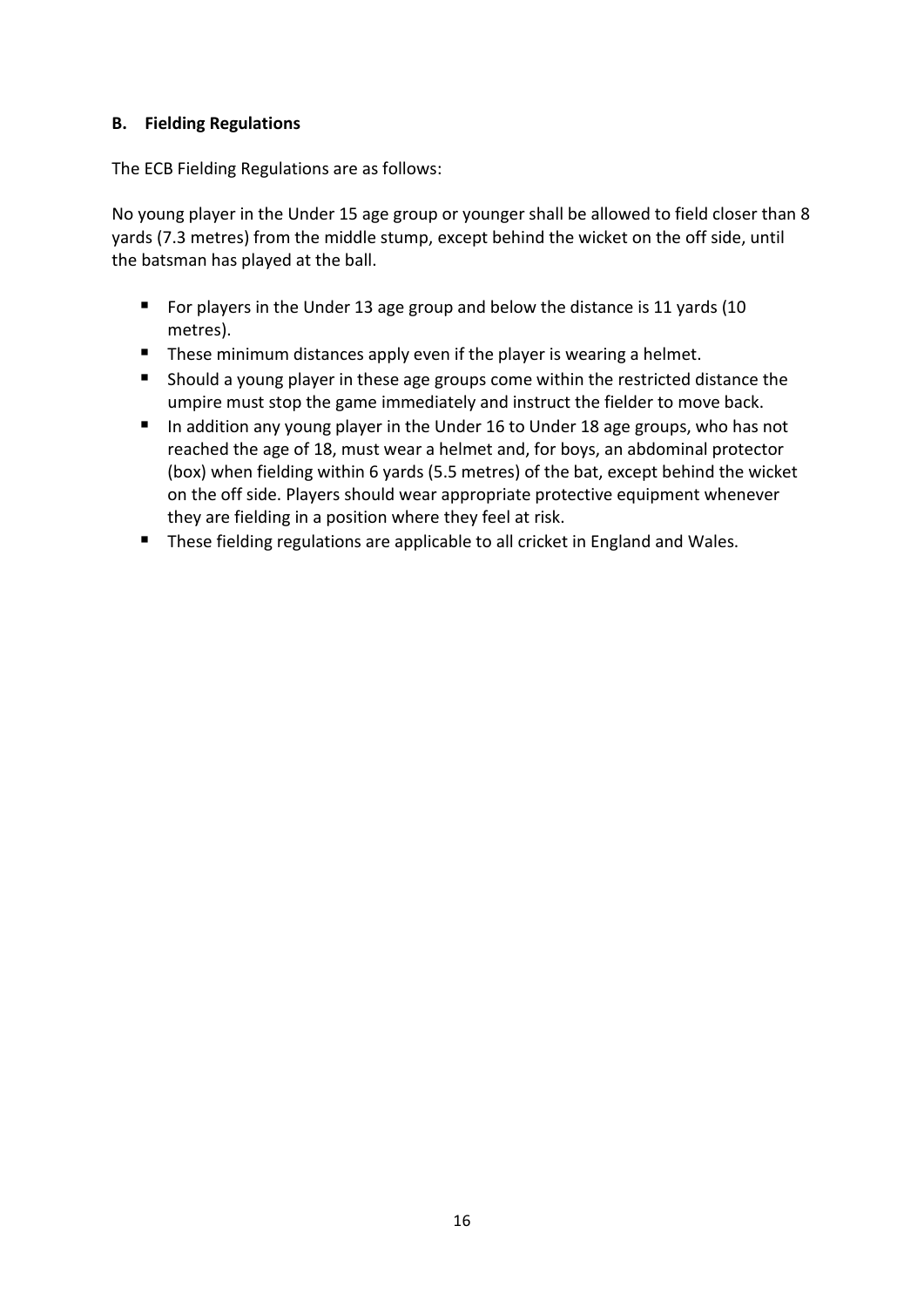#### **C. Fast Bowling Match Directives**

| <b>Age Group</b> | <b>Max Overs</b><br><b>Per Spell</b> | <b>Max Overs</b><br>Per Day |
|------------------|--------------------------------------|-----------------------------|
| Up to $13$       |                                      | 10                          |
| U14/U15          |                                      | 12                          |
| $U16 - U19$      |                                      | 18                          |

For the purpose of these Directives a fast bowler is defined as a bowler to whom a wicket keeper in the same age group would in normal circumstances stand back to take the ball.

Having completed a spell the bowler cannot bowl again, from either end, until the equivalent number of overs to the length of his/her spell have been bowled from the same end. A bowler can change ends without ending his current spell provided that he bowls the next over that he legally can from the other end. If this does not happen his spell is deemed to be concluded.

If play is interrupted, for any reason, for less than 40 minutes any spell in progress at the time of the interruption can be continued after the interruption up to the maximum number of overs per spell for the appropriate age group. If the spell is not continued after the interruption the bowler cannot bowl again, from either end, until the equivalent number of overs to the length of his spell before the interruption have been bowled from the same end. If the interruption is of 40 minutes or more, whether scheduled or not, the bowler can commence a new spell immediately.

Once a bowler covered by these Directives has bowled in a match he cannot exceed the maximum number overs per day for his age group even if he subsequently bowls spin. He can exceed the maximum overs per spell if bowling spin, but cannot then revert to bowling fast until an equivalent number of overs to the length of his spell have been bowled from the same end. If he bowls spin without exceeding the maximum number of overs in a spell the maximum will apply as soon as he reverts to bowling fast.

Captains, Team Managers and Umpires are asked to ensure that these Directives are followed at all times. For guidance it is recommended that in any 7 day period a fast bowler should not bowl more than 4 days in that period and for a maximum of 2 days in a row. Age groups are based on the age of the player at midnight on 31st August in the year preceding the current season.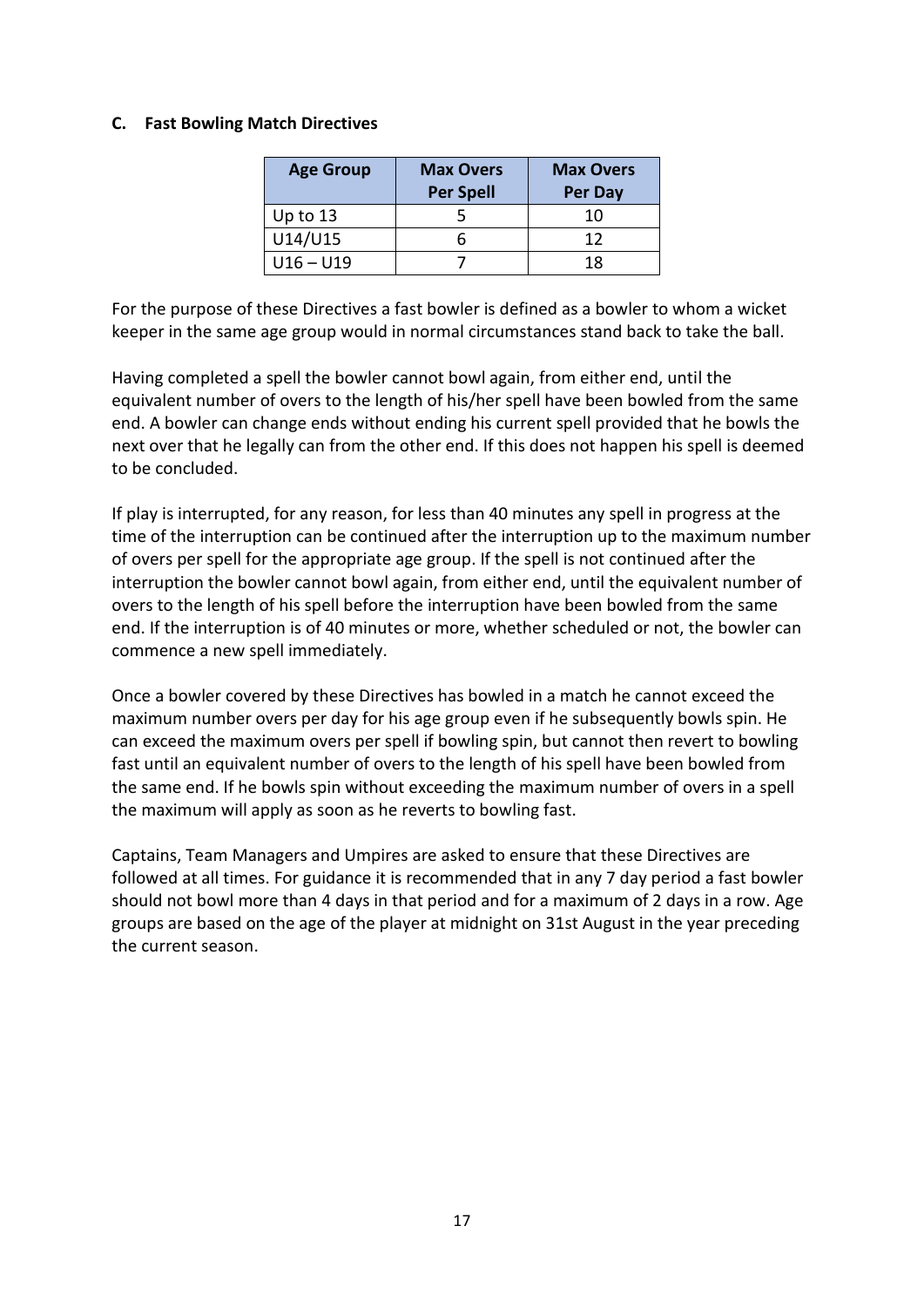# **Appendix 2 Club Safeguarding Statement**

Hornchurch Athletic Cricket Club ("the Club") is committed to ensuring all Children (i.e. all persons under the age of 18) participating in cricket have a safe and positive experience.

We will do this by:

- Recognising all children participating in cricket (regardless of age, gender, race, religion, sexual orientation, ability or disability) have the right to have fun and be protected from harm in a safe environment
- Ensuring individuals working within cricket at, or for, our club provide a welcoming, safe, and fun experience for children
- Adopting and implementing the England and Wales Cricket Board (ECB) "Safe Hands – Cricket's Policy for Safeguarding Children" and any future versions of this
- Appointing a Club Welfare Officer and ensuring they attend all current and future training modules required by the ECB
- Ensuring all people who work in cricket at, or for, our club (such as staff, officials, volunteers, team managers, coaches and so on) have a responsibility for safeguarding children, and understand how the "Safe Hands Policy" applies to them
- Ensuring all individuals working within cricket at, or for, the club are recruited and appointed in accordance with ECB guidelines and relevant legislation
- Ensuring all individuals working within cricket at, or for, the club are provided with support, through education and training, so they are aware of, and can adhere to, good practice and Code of Conduct guidelines defined by the ECB and the club
- Ensuring the name and contact details of the Club Welfare Officer is available:
	- As the first point of contact for parents, children and volunteers/staff within the club
	- As a local source of procedural advice for the club, its committee and members
	- As the main point of contact within the club for the ECB County Welfare Officer and the ECB Safeguarding Team, and
	- As the main point of contact within the club for relevant external agencies in connection with child safeguarding. Ensuring correct and comprehensive reporting procedures exist for raising and managing child safeguarding concerns.
- Providing an environment where the views of children, parents and volunteers are sought and welcomed on a range of issues. This will help us create an environment where people have the opportunity to voice any concerns (about possible suspected child abuse/neglect, and/or about poor practice) to the Club Welfare Officer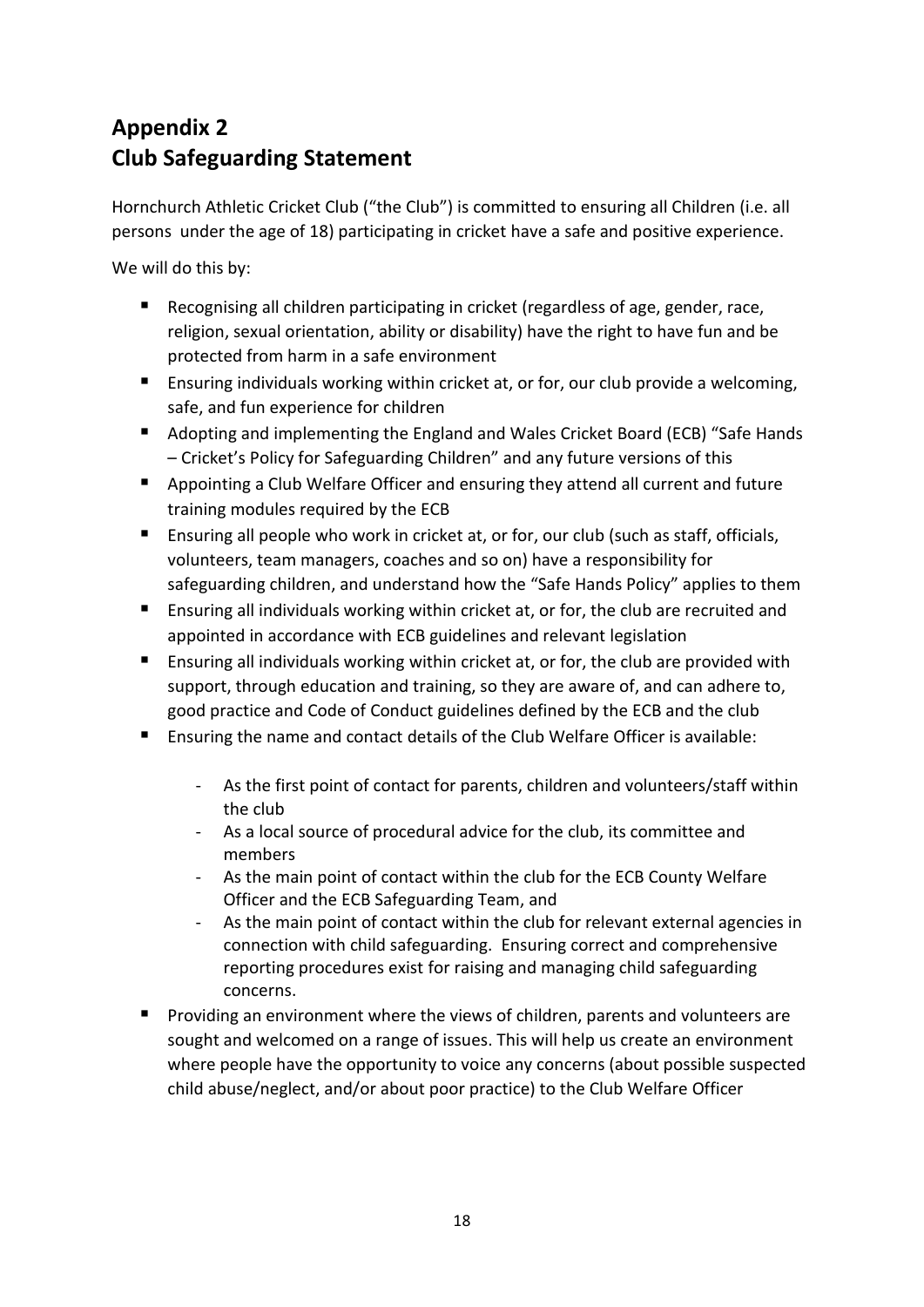Details of the County Welfare Officer will be made available, in case the Club Welfare Officer is unavailable, or the concern relates to the Club Welfare officer.

- Ensuring all suspicions concerns and allegations are taken seriously and dealt with swiftly and appropriately
- Ensuring access to confidential information relating to child safeguarding matters is restricted to those who need to know in order to safeguard children – including the Club Welfare Officer and the appropriate external authorities, such as the Local Authority Designated Officer (LADO), as specified within ECB child safeguarding procedures.

#### **A. Policy on Bullying**

#### **Statement of Intent**

Hornchurch Athletic Cricket Club is committed to providing a caring, friendly and safe environment for all of our children so they can train and play in a relaxed and secure atmosphere. Bullying of any kind is unacceptable at our club.

If bullying does occur, all children should be able to tell and know that incidents will be dealt with promptly and effectively. We are a TELLING club. This means that anyone who knows that bullying is happening is expected to tell the coaches and officials.

#### **What Is Bullying?**

Bullying is the use of aggression with the intention of hurting another person. Bullying results in pain and distress to the victim. Bullying can be:

- Emotional: being unfriendly, excluding, tormenting (e.g. hiding kit, threatening gestures)
- Physical: pushing, kicking, hitting, punching or any use of violence
- Racist: racial taunts, graffiti, and gestures
- Sexual: unwanted physical contact or sexually abusive comments
- Homophobic: because of, or focusing on the issue of sexuality Verbal: namecalling, sarcasm, spreading rumours, teasing
- Cyber: All areas of internet, such as email and internet chat room misuse. Mobile threats by text messaging and calls.
- Misuse of associated technology, i.e. camera and video facilities

#### **Club Procedures**

- 1. Any bullying incidents should be reported to the Club Welfare Officer. The Club Welfare Officer's telephone number is shown on the Club notice board and on the Club's website.
- 2. In cases of serious bullying, the incidents will be reported to the ECB Child Protection Team for advice via the County Welfare Officer.
- 3. Parents will be informed and will be asked to come in to a meeting to discuss the problem.
- 4. If necessary and appropriate, police will be consulted.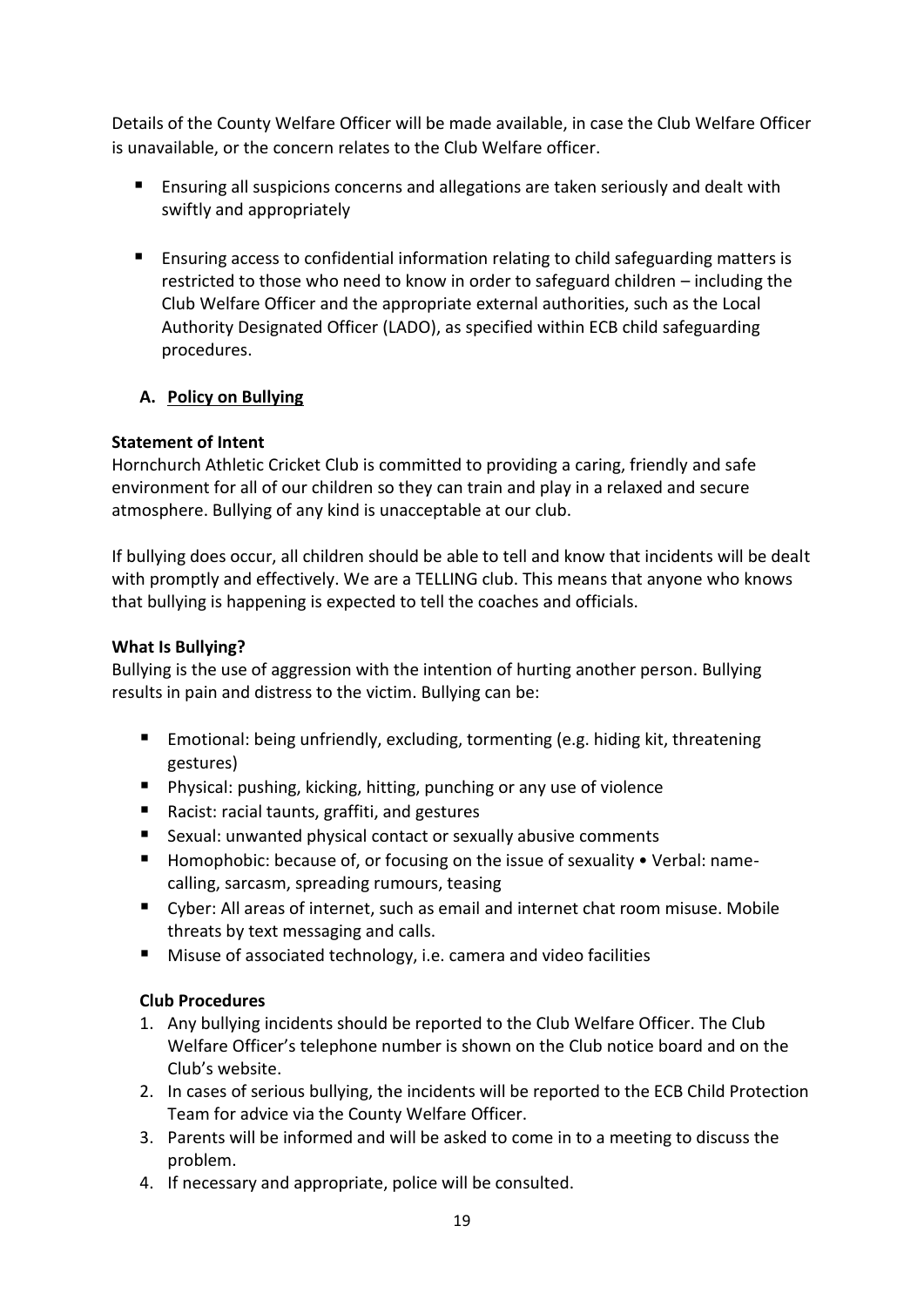- 5. The bullying behaviour or threats of bullying will be investigated and the bullying stopped quickly.
- 6. An attempt will be made to help the bully (bullies) change their behaviour. In cases of adults reported to be bullying cricketers under 18, the ECB will be informed and will advise on action to be taken.

#### **B. Changing Rooms and Showering**

This policy applies to Adults and Children (under the age of 18) sharing changing and showering facilities. This includes players under 18 moving-on to play for senior teams in which case it is the responsibility of the Team captain to ensure that this policy is adhered to.

- Preferably Children should change at home. If they are uncomfortable changing or showering at the club, no pressure should be placed on them to do so.
- Adults must not change, or shower at the same time using the same facility as children.
- Adults should try and change at separate times to children during matches, for example when children are padding up.
- If adults and children need to share a changing facility, the club must have consent from parents that their child(ren) can share a changing room with adults in the club.
- **■** If children play for Open Age teams, they and their parents must be informed of the club's policy on changing arrangements.
- Mixed gender teams must have access to separate male and female changing rooms.
- Mobile phones must not be used in changing rooms.
- Adults should never be in a position where they are alone in a changing room with a Child.

#### **C. Policy on Transport to/from matches & training (including adult matches)**

- Details of all Coaching Sessions both winter and summer are available from the Club's website in order that Parents/Carers have an opportunity to make appropriate arrangements.
- Details of all Fixtures are published on the Club's website and in a Fixture booklet at the beginning of the season in order that Parents/Carers have an opportunity to make appropriate arrangements.
- Parents/Carers should be aware that youth fixtures are sometimes re-arranged at short notice for a variety of reasons. The Club website is updated on a daily basis so parents/carers are encouraged to view the website regularly during the season.
- Coaches and Club Staff will be responsible for the Children in their care at Coaching sessions organised by the Club or on arrival at the ground for both home and away fixtures.
- It is not the responsibility of the Coach or Team Manager to transport, or arrange to transport, the children to and from the Club for matches or training.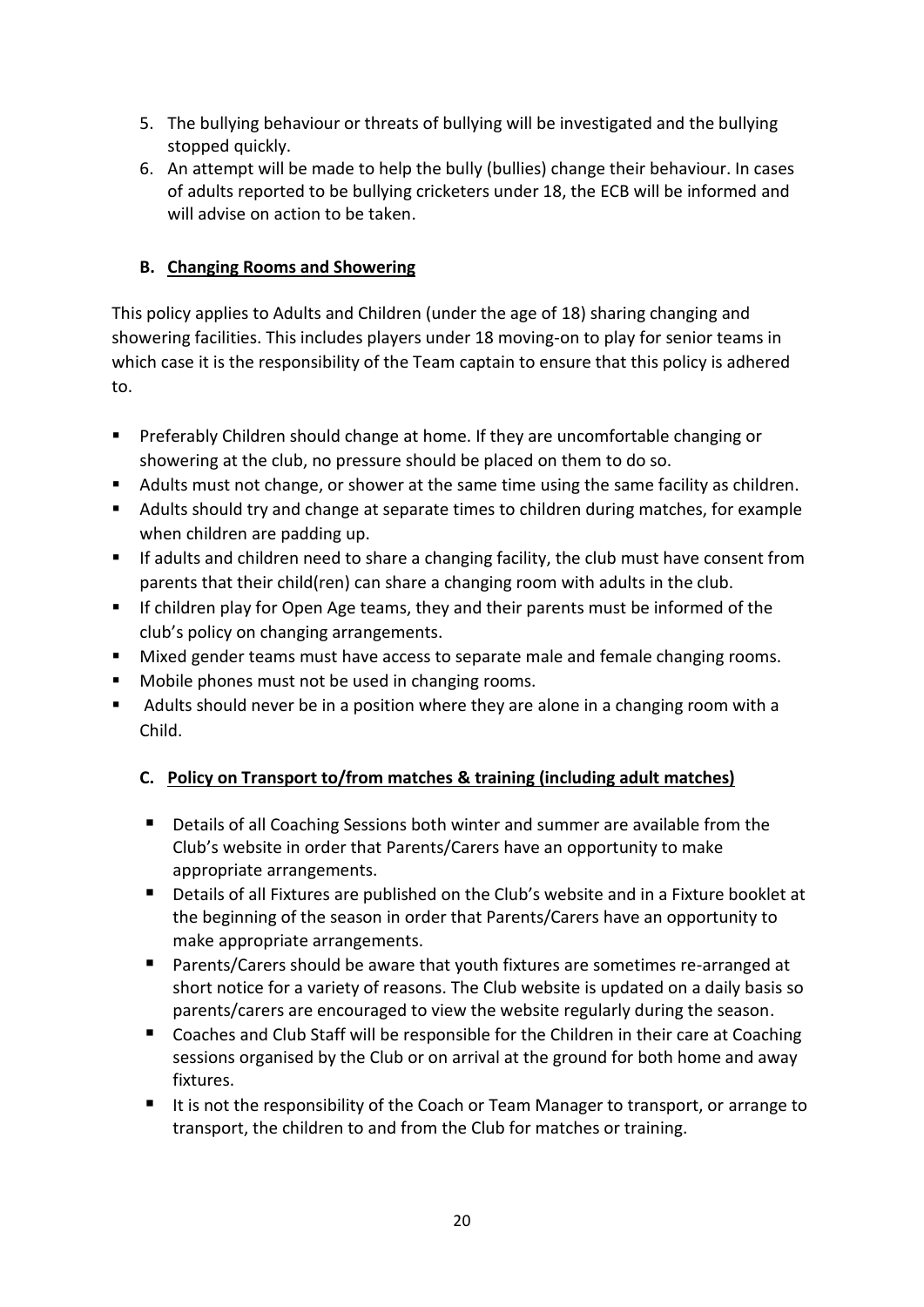- By completing the Junior Membership form, Parents/Carers have agreed that their child can participate in away fixtures if selected. In the event of circumstances changing the parent/carer must notify the club in writing.
- The official pick up/drop off point for the Club is at the Pavilion at Hylands Park in Hornchurch off the Osborne Road.
- In the event of an emergency issue at an away game the point of contact at the club is either the Club Welfare Officer or if not contactable the Youth Manager. Their contact numbers are available in the Club's fixture booklet and on the Club's website

#### **D. Photography & Video Camera Guidelines**

The following ECB guidelines apply at Hornchurch Athletic Cricket Club:

- We will not take photos or shoot videos without the prior permission of parents.
- Parents are advised that they are not allowed to photograph or film any activities at our club.
- Under no circumstances will cameras (including on mobile phones) be used in the clubs changing areas.
- If pictures are published on the club website, names will not be added to the images.
- **E** If anyone in the club, becomes aware of inappropriate or intrusive photography, it should be reported to the Club Welfare Officer.
- Video of batting or bowling may be used as a coaching tool. The club will store this footage safely and only show it to the relevant player. The club will delete/erase the footage if so requested or if the player leaves the club.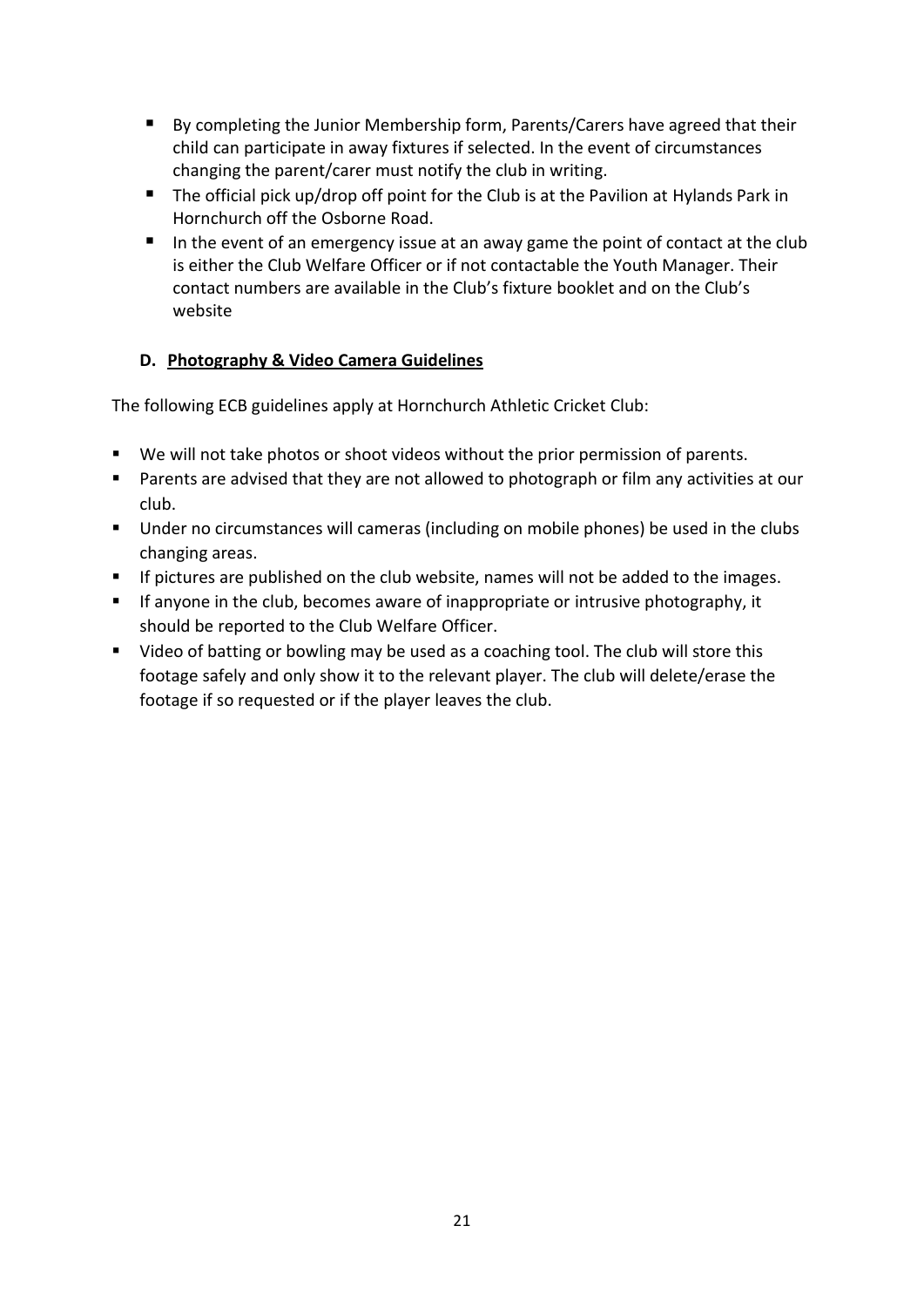# **Appendix 3 Club Codes of Conduct**

#### **A. Junior Code of Conduct**

Hornchurch Athletic Cricket Club is fully committed to safeguarding and promoting the wellbeing of all its members. The club believes that it is important that all members, coaches, administrators and parents associated with the club should, at all times, follow these guidelines.

- All members must play within the rules and respect officials and their decisions
- All members must respect fellow Club members and opponents
- All members to ensure they stay for the duration of any matches, unless agreed prior with the team manager, so as to applaud and greet the opposition from the field of play
- Members should keep to agreed timings for training and competitions or inform their coach or team manager if they are going to be late
- Members must wear suitable kit for training and match sessions, as agreed with the coach/team manager
- Members must pay any fees for training or events promptly
- Junior members are not allowed to smoke, consume alcohol or drugs of any kind on club premises or whilst representing the club at competitions
- Respect the rights, dignity and worth of every person within the context of cricket
- All members must respect the relevant Captain of the day and accept any decisions made by that Captain
- Any suggestions made to the Captain of the day must be passed onto the Captain in a mature and dignified manner on and off the field of play (e.g. Not shouting or moaning)
- Treat everyone equally and not discriminate on the grounds of age, gender, disability, race, ethnic origin, nationality, colour, parental or marital status, religious belief, class or social background, sexual preference, or political belief
- Not condone, or allow or go unchallenged, any form of discrimination if witnessed
- Display high standards of behaviour, inclusive of correct and appropriate language at all times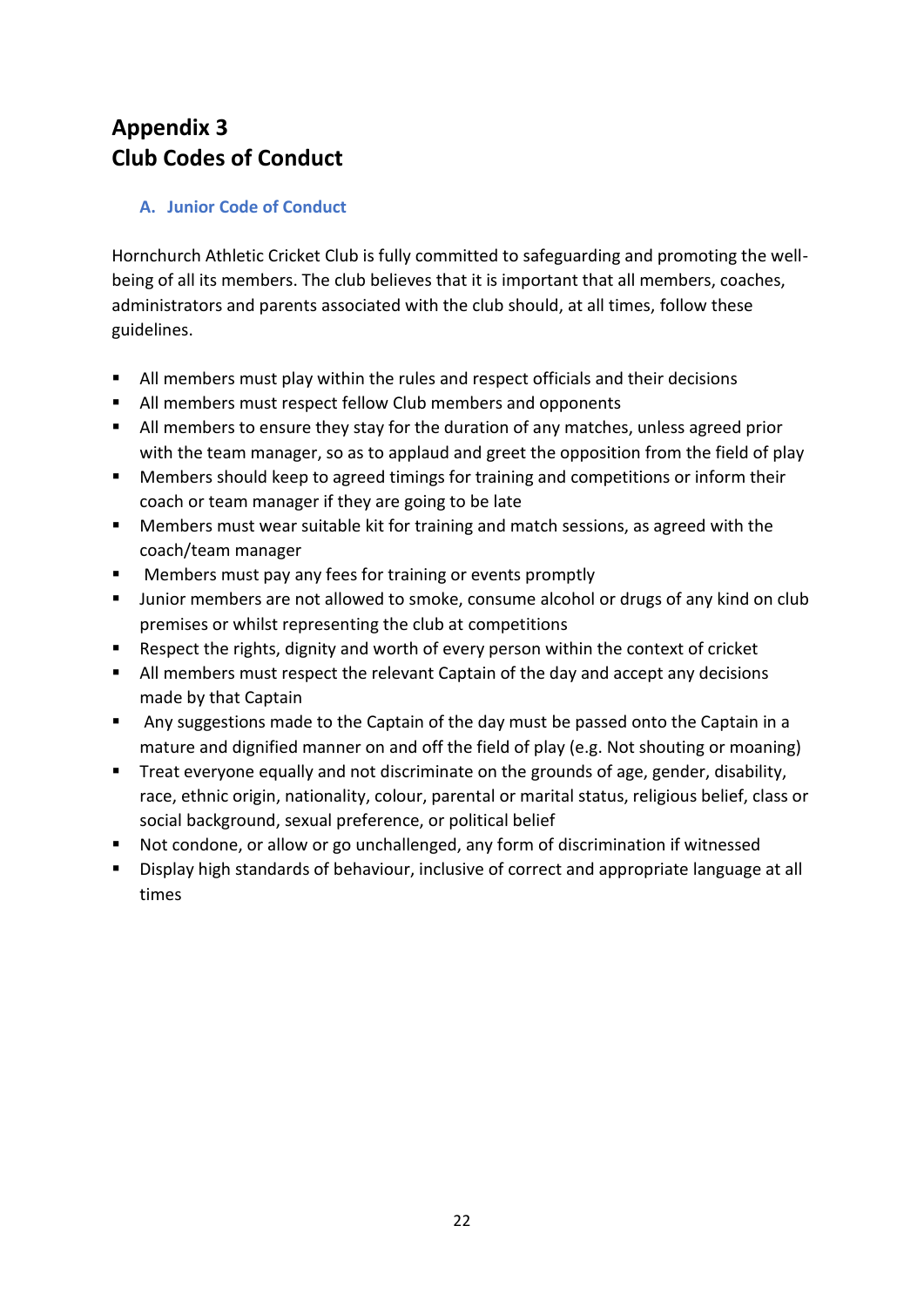#### **B. Parents/Carers Code Of Conduct**

- Encourage your child to learn the rules and play within them
- Discourage unfair play and arguing with officials
- Help your child to recognise good performance, not just results
- Never force your child to take part in sport
- Set a good example by recognising fair play and applauding the good performances of all
- Never punish or belittle a child for losing or making mistakes
- Publicly accept officials' judgements
- Support your child's involvement and help them to enjoy their sport
- Use correct and proper language at all times

#### **C. Coaches/Managers Code Of Conduct**

- Encourage juniors to learn the rules and play within them
- Discourage unfair play and arguing with officials
- Recognise good performance, not just results
- Set a good example by recognising fair play and applauding the good performances of all
- Never punish or belittle a child for losing or making mistakes
- Publicly accept official's judgements
- Ensure enjoyment, participation and development of young cricketers into senior cricket
- Use correct and proper language at all times
- Ensure training sessions are cricket based
- Encourage the Captain to make decisions during the course of the game and make any recommendations or advice during the appropriate time in a match, using the questioning technique and in a mature and dignified manner (e.g. Not shouting across the pitch)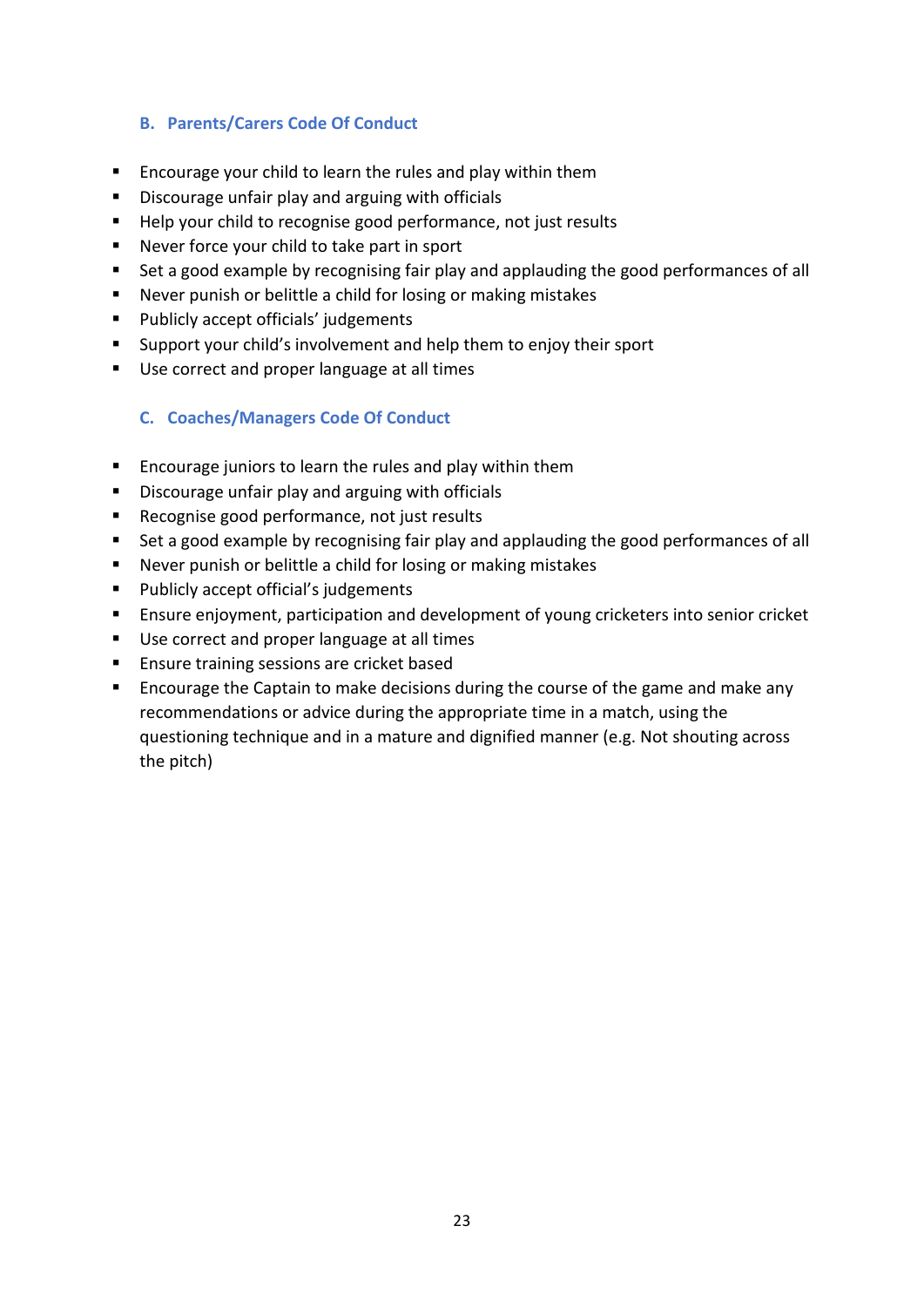#### **D. Child Protection**

HACC is firmly and enthusiastically committed to ensuring that the club provides a safe, friendly and enjoyable experience for all.

Child Protection is about ensuring that any young person or vulnerable adult is safe in any environment.

It is also an awareness and education of others to understand what factors cause young people harm and identifying risks to them.

No pressure will be placed on any young person to shower or change in front of others. As part of our commitment to ensure the safety of young people we will not permit photographs or video of young people to be taken or used without the consent of the parent and the young person.

Any concerns or complaints about any aspect of the club should be shared immediately with our Club Welfare Officer.

#### **E. Equality Policy**

The Club is committed to ensuring that equality is incorporated across all aspects of it's development.

- Sports equality is about fairness in sport, equality of access, recognising inequalities and taking steps to address them. It is about changing the culture and structure of sport to ensure it becomes accessible for everyone.
- The club respects the rights, dignity & worth of every person and will treat everyone equally within the context of our sport, regardless of age, ability, gender, race, ethnicity, religious belief, sexuality, social or economic status.
- The club is committed to everyone having the right to enjoy their sport in an environment free from threat of intimidation, harassment and abuse.
- **E** All club members have a responsibility to oppose discriminatory behaviour.
- The club will deal with any incidence of discriminatory behaviour seriously and in accordance with club disciplinary procedures